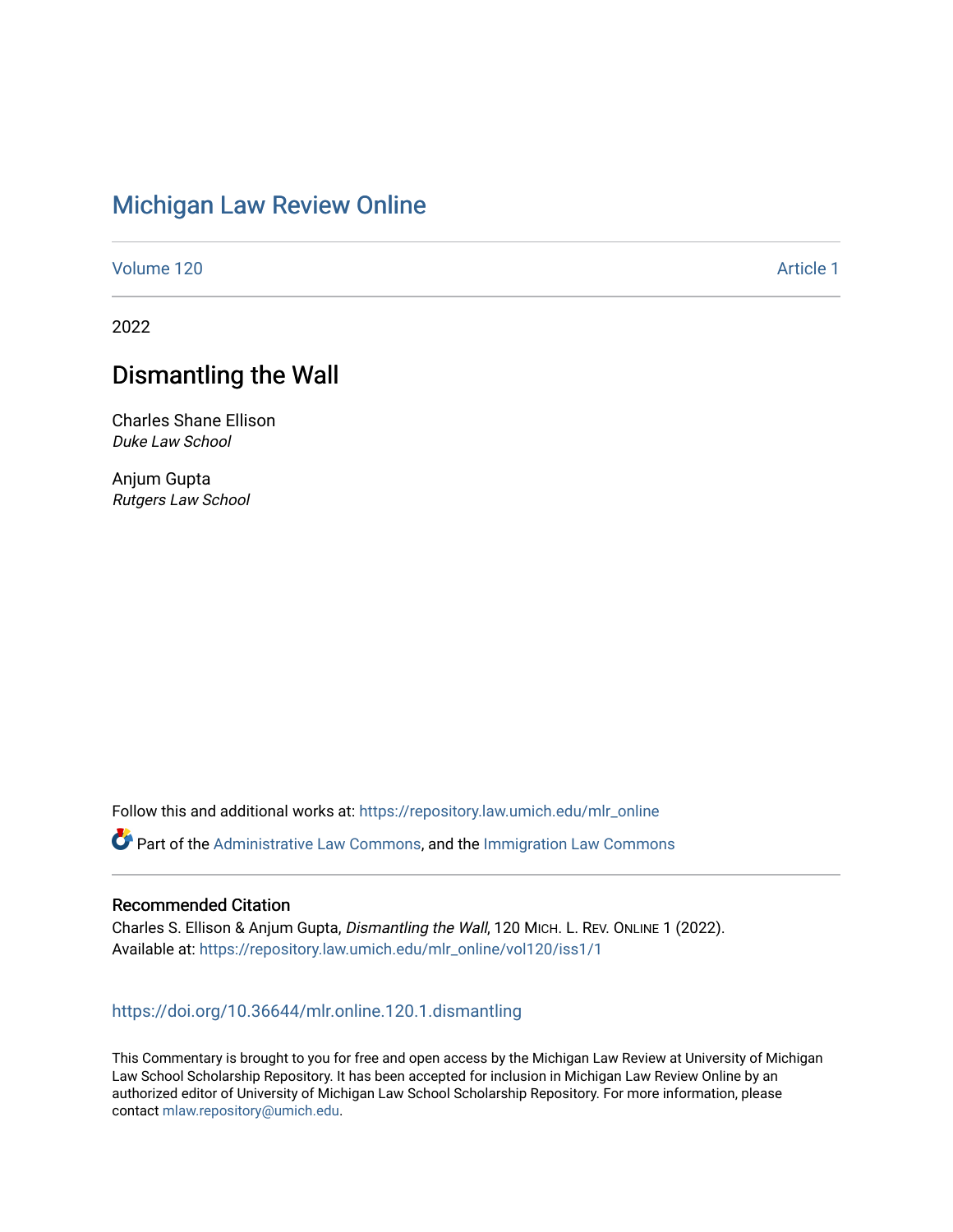### **DISMANTLING THE WALL**

*Charles Shane Ellison[\\*](#page-1-0) & Anjum Gupta[\\*\\*](#page-1-1)*

#### INTRODUCTION

Between 2017 and 2021, the Trump Administration waged an unprecedented battle on U.S. asylum structure, procedure, and substantive law. Seeking to alter long-standing legal principles and practices in a host of areas, the former administration's efforts to demolish asylum protections were systematic and comprehensive. The Immigration Policy Tracking Project cataloged no fewer than ninety-six discrete policy and regulatory changes that the for-mer administration implemented to curtail access to asylum.<sup>[1](#page-1-2)</sup> While some of the administration's actions, such as the decision to separate children from their parents at the border, were carried out in the open, many other actions were largely hidden from public view. In their totality, scholars have characterized those changes without much hyperbole as the end of asylum in the  $U.S.,<sup>2</sup>$  $U.S.,<sup>2</sup>$  $U.S.,<sup>2</sup>$  a veritable administrative wall to refugees.

<span id="page-1-6"></span>Despite widespread initial optimism upon the election of a new president and some incremental steps, the Biden Administration has yet to roll back the majority of these changes, let alone take steps to expand access to asylum or increase fairness in the system. Within his first month in office, President Biden promised to undertake a comprehensive review of the U.S. asylum system and promulgate regulations consistent with our international legal obligations within 270 days;[3](#page-1-4) however, that deadline has come and gone without any proposed regulations or an explanation for their absence.<sup>[4](#page-1-5)</sup>

<span id="page-1-7"></span><span id="page-1-0"></span>Shane Ellison is a Senior Lecturing Fellow and Supervising Attorney in the Immigrant Rights Clinic at Duke Law School.

<span id="page-1-1"></span><sup>\*\*</sup> Anjum Gupta is Vice Dean, Professor of Law & Judge Chester J. Straub Scholar, and Director of the Immigrant Rights Clinic at Rutgers Law School.

<span id="page-1-2"></span> <sup>1.</sup> *97 Policies*, IMMIGR. POL'Y TRACKING PROJECT[, https://immpolicytracking.org/poli](https://immpolicytracking.org/policies/?subject_matter=asylum-withholding-and-cat)[cies/?subject\\_matter=asylum-withholding-and-cat](https://immpolicytracking.org/policies/?subject_matter=asylum-withholding-and-cat) [\[perma.cc/7WLW-D4A2\]](https://perma.cc/7WLW-D4A2). The Immigration Policy Tracking Project (IPTP) catalogs the known immigration policies of the Trump Administration. Each entry contains underlying source documents, relevant predecessor policies, and the current status of each policy. IPTP was created by Professor Lucas Guttentag and is maintained by students at Stanford and Yale law schools supported by a team of immigration experts. *See* IMMIGR. POL'Y TRACKING PROJECT[, https://immpolicytracking.org/home](https://immpolicytracking.org/home/) [\[perma.cc/C7SG-HTPT\]](https://perma.cc/C7SG-HTPT).

<span id="page-1-3"></span> <sup>2.</sup> *See generally* ANDREW I. SCHOENHOLTZ , JAYA RAMJI-NOGALES & PHILIP S. SCHRAG, THE END OF ASYLUM (2021).

 <sup>3.</sup> *See* Exec. Order No. 14010, 86 Fed. Reg. 8,267, 8,271 (Feb. 2, 2021).

<span id="page-1-5"></span><span id="page-1-4"></span> <sup>4.</sup> CTR. FOR GENDER & REFUGEE STUD., DEADLY INERTIA: NEEDLESS DELAY OF "PARTICULAR SOCIAL GROUP" REGULATIONS PUTS ASYLUM SEEKERS AT RISK 1 (2022), [https://cgrs.uchastings.edu/sites/default/files/Deadly%20Inertia%20-%20PSG%20Regs%20Guide](https://cgrs.uchastings.edu/sites/default/files/Deadly%20Inertia%20-%20PSG%20Regs%20Guide_Feb.%202022.pdf) [\\_Feb.%202022.pdf](https://cgrs.uchastings.edu/sites/default/files/Deadly%20Inertia%20-%20PSG%20Regs%20Guide_Feb.%202022.pdf) [\[perma.cc/MHQ6-72L5\]](https://perma.cc/MHQ6-72L5).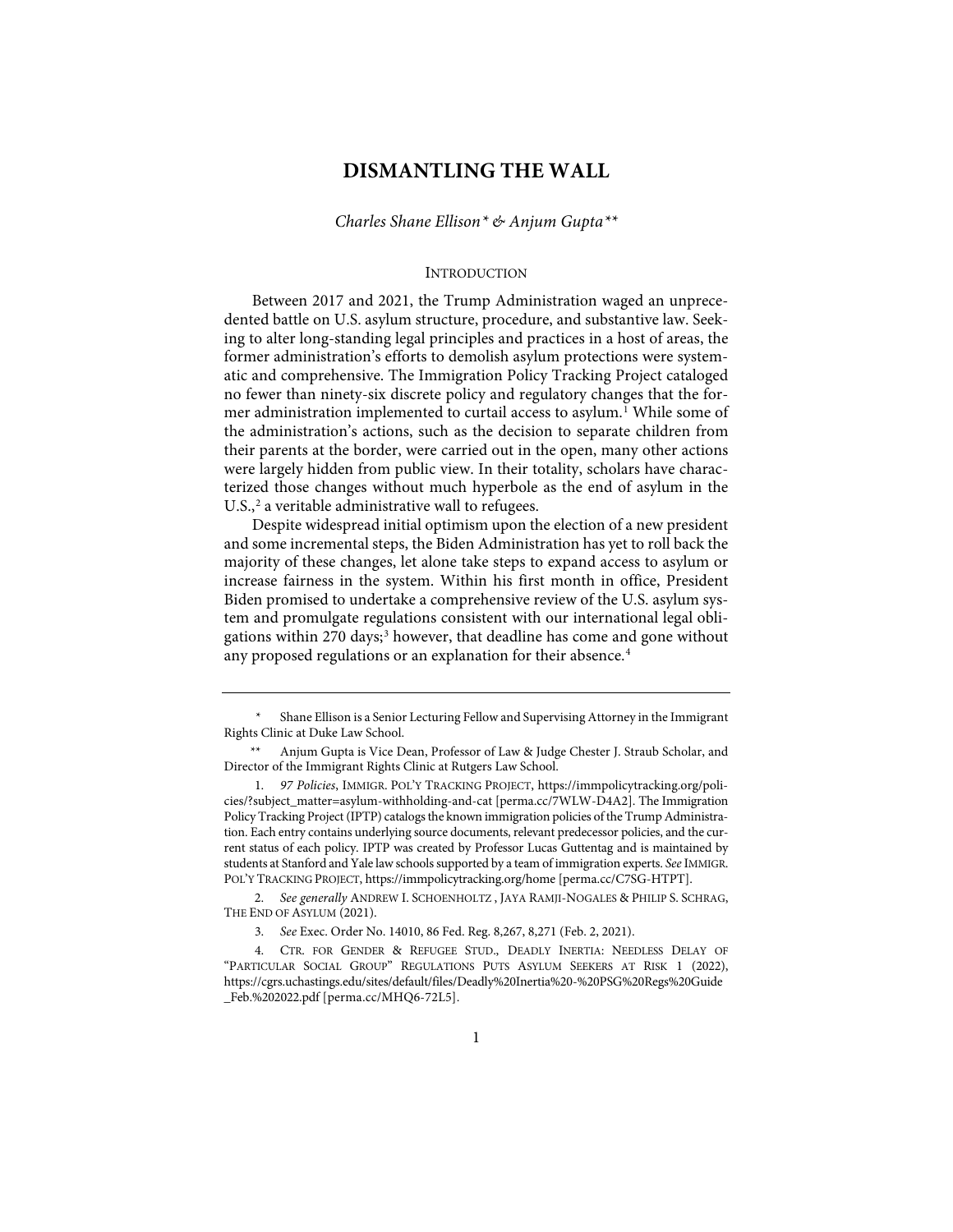The contemporary U.S. asylum system was born through the robustly bi-partisan 1980 Refugee Act.<sup>[5](#page-2-0)</sup> From that moment to the present, the nation has not witnessed such unmitigated antipathy towards refugees and asylum seekers as during the Trump era. The toll paid by these changes, measured both in human lives and the erosion of our national values, is staggering. Yet, the fissures revealed by this unparalleled period of restriction of access to asylum can guide us both in understanding the extent of the present asylum crises and in knowing how best to move forward.

Through all its bluster about building a physical wall along the southern border to keep refugees and other immigrants out, the Trump Administration succeeded in erecting an administrative wall, preventing countless bona fide refugees from seeking or obtaining the protection for which they are eligible. To date, that wall has not been taken down. At best, the Biden Administration has tinkered with this barrier to refugees, and at worst, it has deliberately left some sections standing.

In this Essay, we will summarize the status quo of this crisis. We will highlight warning signs that began to appear even before the Trump Administration to understand how we reached this point. We will then propose solutions to chart a pathway forward, exploring strategies for implementing lasting reforms aimed at tearing down this administrative wall and replacing it with a more fair and welcoming system.

#### I. WHERE DO WE STAND NOW?

After four years of sustained efforts by the Trump Administration to erode asylum protections in the U.S., the nation is still at a crossroads. A palpable tension persists between the long-standing humanitarian ethos that beckons to our shores those "huddled masses yearning to breathe free"[6](#page-2-1) and a xenophobic impulse bent on dramatically reducing immigration. As one Trump Administration official confessed, their "mantra [had] persistently been presenting aliens with multiple *unsolvable dilemmas* to impact their calculus for choosing to make the arduous journey to [the U.S.]."[7](#page-2-2) But, as the Somali refugee and poet Warsan Shire has poignantly observed, "no one leaves home unless home is the mouth of a shark."<sup>[8](#page-2-3)</sup> Thus, the Trump Administration's efforts would have to be quite cruel to alter the outcome of the archetypal refugee's tragic risk calculus.

<span id="page-2-0"></span><sup>5.</sup> Pub. L. No. 96-212, 94 Stat. 102 (1980) (codified as amended in scattered sections of 8 U.S.C.)

<span id="page-2-1"></span><sup>6.</sup> Emma Lazarus*, The New Colossus*, POETRY FOUND., [https://www.poetryfounda](https://www.poetryfoundation.org/poems/46550/the-new-colossus)[tion.org/poems/46550/the-new-colossus](https://www.poetryfoundation.org/poems/46550/the-new-colossus) [\[perma.cc/CQU7-R7RU\]](https://perma.cc/CQU7-R7RU).

<span id="page-2-2"></span><sup>7.</sup> Julia Ainsley, *Stephen Miller Wants Border Patrol, Not Asylum Officers, to Determine Migrant Asylum Claims*, NBC NEWS (July 29, 2019, 7:31 PM)[, https://www.nbcnews.com/politics](https://www.nbcnews.com/politics/immigration/stephen-miller-wants-use-border-agents-screen-migrants-cut-number-n1035831) [/immigration/stephen-miller-wants-use-border-agents-screen-migrants-cut-number-n1035831](https://www.nbcnews.com/politics/immigration/stephen-miller-wants-use-border-agents-screen-migrants-cut-number-n1035831) [\[perma.cc/8YEC-8D86\]](https://perma.cc/8YEC-8D86) (emphasis added).

<span id="page-2-3"></span><sup>8.</sup> *"Home" by Warsan Shire*, FACING HIST. & OURSELVES[, https://www.facinghistory.org](https://www.facinghistory.org/standing-up-hatred-intolerance/warsan-shire-home) [/standing-up-hatred-intolerance/warsan-shire-homeh](https://www.facinghistory.org/standing-up-hatred-intolerance/warsan-shire-home) [\[perma.cc/WC9E-9BJH\]](https://perma.cc/WC9E-9BJH).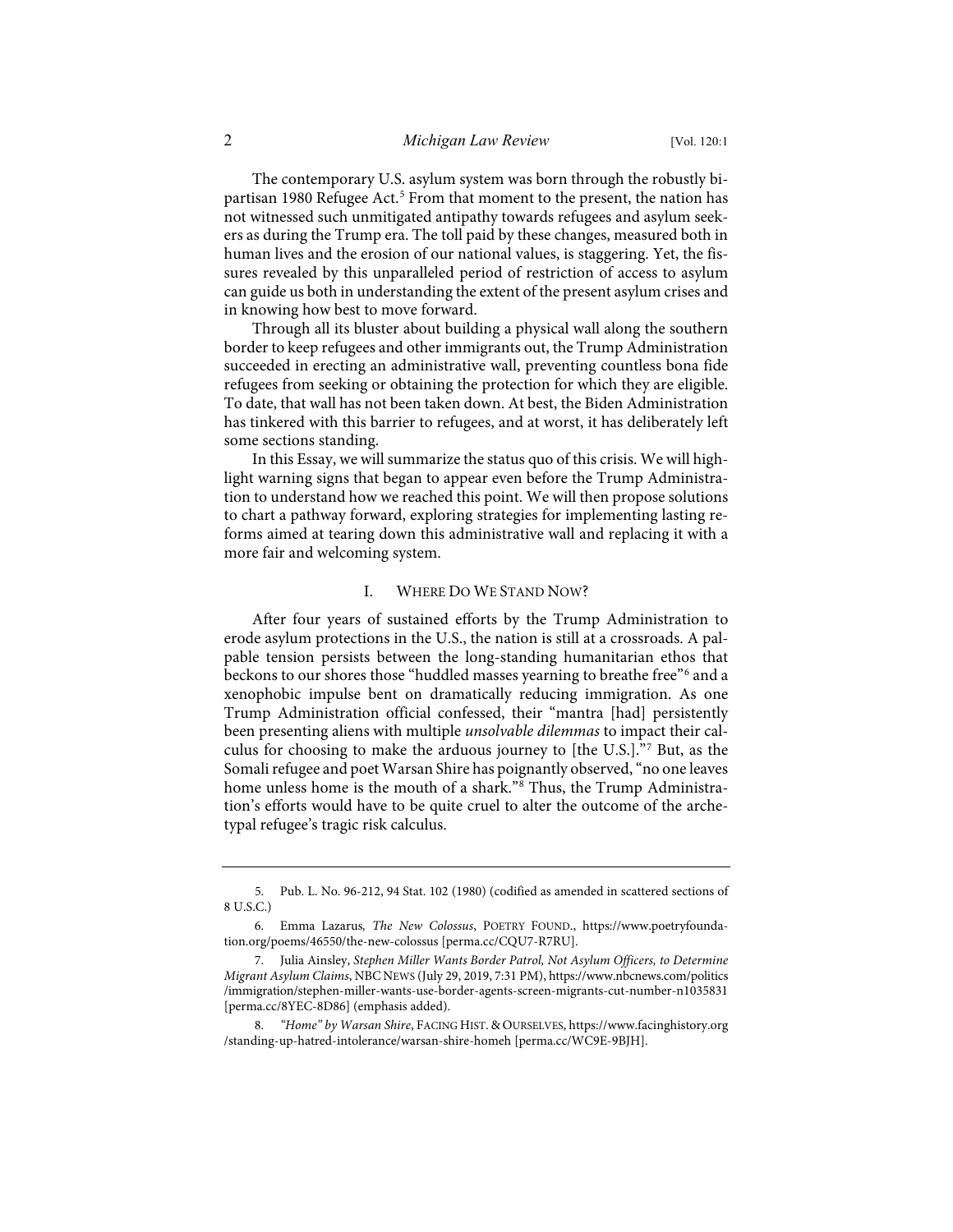In pursuit of their goal to create "unsolvable dilemmas" for refugees and asylum seekers, in 2018, the former administration shocked the country through its "zero-tolerance" program that intentionally separated thousands of children from their parents in the hopes of creating a "deterrent effect."[9](#page-3-0) Although the formal policy was rescinded in the wake of widespread public opprobrium, efforts to erect hurdles for refugees and asylum seekers persisted, often out of the public eye.

By the final years of the Trump Administration, through a combination of a lowered cap on refugee admissions and "increased vetting" processes for refugee admissions, the U.S. reached its lowest ebb of resettlement numbers in the forty-year history of the Refugee Act, descending beneath even the years that followed 9/11.<sup>[10](#page-3-1)</sup> Yet, the true impact of this reduction went beyond just the denial of resettlement opportunities during one of the worst global refugee crises since WWII. The dramatic reductions in refugee admission also ensured long-term damage to the U.S. resettlement apparatus writ large by causing many refugee resettlement organizations—whose funding streams derive in part from per capita payments from the U.S. government for each refugee resettled—to close shop. By the end of the fiscal year 2019, more than one hundred resettlement offices in the U.S. were shuttered due to plummeting refugee admissions.<sup>[11](#page-3-2)</sup>

Asylum processing at the border likewise ground to a halt as a result of iterative and culminating procedural changes. The litany of changes included: altering the internal guidelines for asylum officers to drive down positive credible fear findings; creating tortuously long wait times to seek asylum at the border (resulting in a waitlist that eventually climbed to 26,000 individuals); enlisting Customs and Border Protection officials—who had made headlines for coercing asylum seekers to withdraw their requests for asylum—to conduct asylum screenings; and creating the "Remain in Mexico" policy (deceptively called Migration Protection Protocols or MPP) that forced nearly 71,000 people to live in perilous conditions along the U.S.-Mexico border while waiting for a hearing, at which virtually no one would have access to counsel and where nearly all decisions resulted in denial.<sup>[12](#page-3-3)</sup> Layered on top of these changes

<span id="page-3-4"></span><span id="page-3-0"></span><sup>9.</sup> Philip Bump, *Here Are the Administration Officials Who Have Said That Family Separation Is Meant as a Deterrent*, WASH. POST (June 19, 2018)[, https://www.washingtonpost.com/](https://www.washingtonpost.com/news/politics/wp/2018/06/19/here-are-the-administration-officials-who-have-said-that-family-separation-is-meant-as-a-deterrent/) [news/politics/wp/2018/06/19/here-are-the-administration-officials-who-have-said-that-family](https://www.washingtonpost.com/news/politics/wp/2018/06/19/here-are-the-administration-officials-who-have-said-that-family-separation-is-meant-as-a-deterrent/)[separation-is-meant-as-a-deterrent](https://www.washingtonpost.com/news/politics/wp/2018/06/19/here-are-the-administration-officials-who-have-said-that-family-separation-is-meant-as-a-deterrent/) [\[perma.cc/V8MH-E6D6\]](https://perma.cc/V8MH-E6D6).

<span id="page-3-1"></span><sup>10.</sup> Kira Monin, Jeanne Batalova & Tianjian Lai, *Refugees and Asylees in the United States*, MIGRATION POL'Y INST. (May 13, 2021)[, https://www.migrationpolicy.org/article/refugees-and](https://www.migrationpolicy.org/article/refugees-and-asylees-united-states-2021)[asylees-united-states-2021](https://www.migrationpolicy.org/article/refugees-and-asylees-united-states-2021) [\[perma.cc/6QWU-VBPY\]](https://perma.cc/6QWU-VBPY).

<span id="page-3-2"></span><sup>11.</sup> Tania Karas, *US Refugee Agencies Wither as Trump Administration Cuts Numbers to Historic Lows*, WORLD (Sept. 27, 2019, 12:00 PM), [https://www.pri.org/stories/2019-09-](https://www.pri.org/stories/2019-09-27/us-refugee-agencies-wither-trump-administration-cuts-numbers-historic-lows) [27/us-refugee-agencies-wither-trump-administration-cuts-numbers-historic-lows](https://www.pri.org/stories/2019-09-27/us-refugee-agencies-wither-trump-administration-cuts-numbers-historic-lows) [\[perma.cc](https://perma.cc/N7TJ-HB4N) [/N7TJ-HB4N\]](https://perma.cc/N7TJ-HB4N).

<span id="page-3-3"></span><sup>12.</sup> *See* SCHOENHOLTZ ET AL., *supra* note [2,](#page-1-6) at 47–67; Adolfo Flores & Hamed Aleaziz, *The Supreme Court Ruled That Biden Must Restart Trump's "Remain in Mexico" Program*, BUZZFEED NEWS (Aug. 25, 2021, 1:49 AM), [https://www.buzzfeednews.com/article/adolfoflo-](https://www.buzzfeednews.com/article/adolfoflores/the-supreme-court-ruled-that-biden-must-restart-trumps?utm_source=dailybrief&utm_medium=email&utm_campaign=DailyBrief2021Aug25&utm_term=DailyNewsBrief)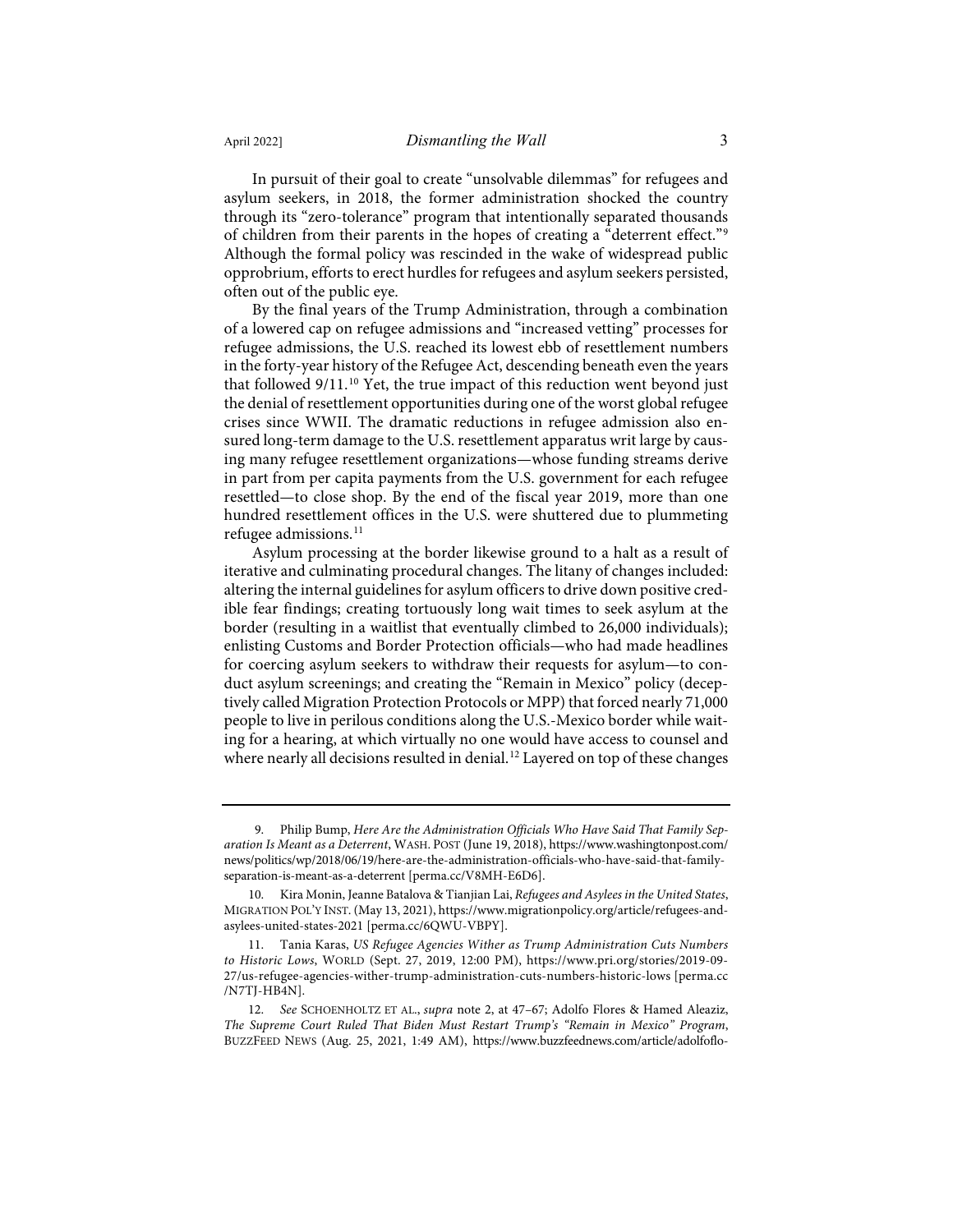were additional grounds for denial for asylum seekers who sought to avoid this labyrinth of "unsolvable dilemmas" by entering the U.S. surreptitiously outside of a designated point of entry, or who transited through another coun-try en route to the U.S. without first seeking asylum there.<sup>[13](#page-4-0)</sup> The coup de grâce of the Trump Administration's war on asylum at the border was the imposition of Title 42 expulsions, which used the COVID-19 pandemic as an opportunity to shut off what little trickle remained of asylum seekers pursuing protection along the southern border.<sup>[14](#page-4-1)</sup>

The former administration's ire was not cabined to just border policy, however; asylum processing within the interior likewise suffered as a result of significant substantive changes to asylum law. One category of asylum claims given particular attention during the Trump presidency involved putative refugees fleeing persecution inflicted by nonstate persecutors. Threatened by transnational criminal organizations and terrorist groups to domestic abusers and rebel factions, a significant number of asylum seekers flee their countries due to persecution committed at the hands of nongovernmental actors.<sup>[15](#page-4-2)</sup> Indeed, the lion's share of asylum claims brought by applicants fleeing Mexico and the Northern Triangle (i.e., El Salvador, Guatemala, and Honduras) are nonstate persecutor claims.[16](#page-4-3)

<span id="page-4-5"></span>The former administration characterized these claims as illegitimate and made significant efforts to greatly limit their probability of success. Specifically, former Attorney General Jeff Sessions wrote in a 2018 precedent decision that "[g]enerally," claims based upon harms "perpetrated by nongovernmental actors *will not qualify for asylum*."[17](#page-4-4) This conclusion stemmed in part from the attorney general's holding that when a persecutor is a nonstate actor, an applicant for protection must establish that her government either "condone[s]" her persecution or is "complete[ly] helpless[]" to protect

- 13. *See* SCHOENHOLTZ ET AL., *supra* note [2,](#page-1-6) at 47.
- 14. *See id.* at 79–86.

[res/the-supreme-court-ruled-that-biden-must-restart-trumps?utm\\_source=dailybrief&utm\\_me](https://www.buzzfeednews.com/article/adolfoflores/the-supreme-court-ruled-that-biden-must-restart-trumps?utm_source=dailybrief&utm_medium=email&utm_campaign=DailyBrief2021Aug25&utm_term=DailyNewsBrief)[dium=email&utm\\_campaign=DailyBrief2021Aug25&utm\\_term=DailyNewsBrief](https://www.buzzfeednews.com/article/adolfoflores/the-supreme-court-ruled-that-biden-must-restart-trumps?utm_source=dailybrief&utm_medium=email&utm_campaign=DailyBrief2021Aug25&utm_term=DailyNewsBrief) [\[perma.cc/](https://perma.cc/QTX5-P6QE) [QTX5-P6QE\]](https://perma.cc/QTX5-P6QE).

<span id="page-4-2"></span><span id="page-4-1"></span><span id="page-4-0"></span><sup>15.</sup> *See generally* Charles Shane Ellison & Anjum Gupta, *Unwilling or Unable? The Failure to Conform the Nonstate Actor Standard in Asylum Claims to the Refugee Act*, 52 COLUM. HUM. RTS. L. REV. 441 (2021) (setting forth a framework for the nonstate actor standard under the Refugee Act).

<span id="page-4-3"></span><sup>16.</sup> *See* UNITED NATIONS HIGH COMM'R FOR REFUGEES, WOMEN ON THE RUN: FIRST-HAND ACCOUNTS OF REFUGEES FLEEING EL SALVADOR, GUATEMALA, HONDURAS, AND MEXICO, 15 (2015)<https://www.unhcr.org/56fc31864.html> [\[perma.cc/HP34-2H8U\]](https://perma.cc/HP34-2H8U) (stating that women fled due to violence at the hands of criminal armed groups and due to "brutal domestic violence"); UNITED NATIONS HIGH COMM'R FOR REFUGEES, CHILDREN ON THE RUN: UNACCOMPANIED CHILDREN LEAVING CENTRAL AMERICA AND MEXICO AND THE NEED FOR INTERNATIONAL PROTECTION, 44–45 (2014) <https://www.unhcr.org/56fc266f4.html> [\[perma.cc/T3JY-ZFS6\]](https://perma.cc/T3JY-ZFS6) (citing gang violence and domestic violence as reasons children flee).

<span id="page-4-4"></span><sup>17.</sup> A-B- (*Matter of A-B- I*), 27 I. & N. Dec. 316, 320 (A.G. 2018) (emphasis added).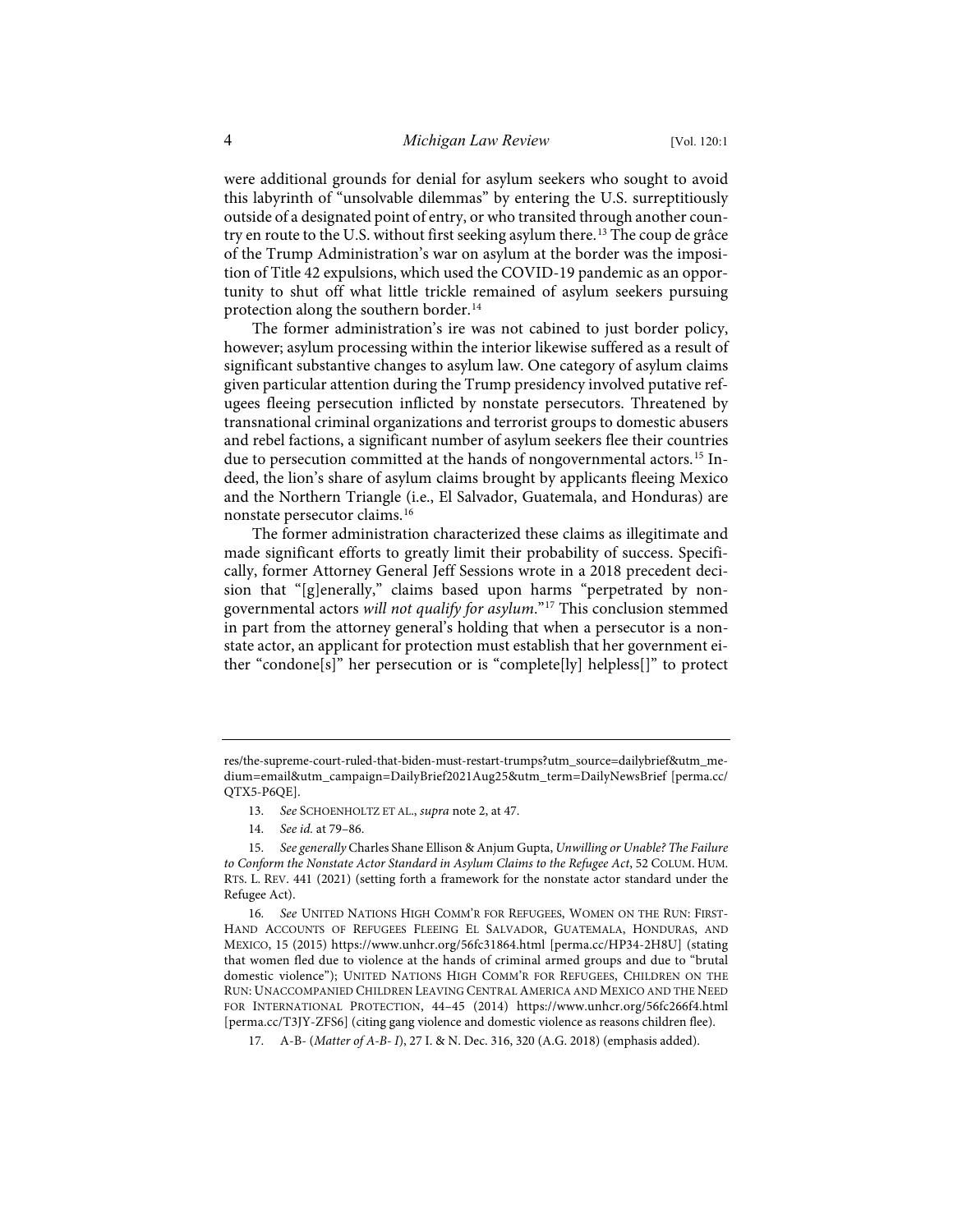her from such persecution,<sup>[18](#page-5-0)</sup> a standard vastly more difficult to satisfy than the preexisting one.<sup>[19](#page-5-1)</sup>

His conclusion also stemmed from his assessment that "[w]hen private actors inflict violence based on a personal relationship with a victim, then the victim's membership in a large[] group may well not be 'one central reason' for the abuse."[20](#page-5-2) In other words, Sessions casted doubt upon whether such victims could prove the required causal link, or nexus, between the persecution they suffered or fear and a statutorily protected ground.

<span id="page-5-7"></span>Finally, Sessions sought to further delegitimize claims involving domestic violence in particular by overturning an Obama-era precedent decision that had recognized that women who were persecuted by their abusers because of their inability to leave their domestic relationship were members of a valid "social group" under the Refugee Act.<sup>[21](#page-5-3)</sup> In upending that settled precedent, Sessions argued that a social group so defined was impermissibly circular, insufficiently particular, and inadequately distinct in the eyes of the society in question.[22](#page-5-4)

<span id="page-5-8"></span>The following year, under Attorney General Barr, the administration continued the onslaught by overturning another Obama-era precedent that had recognized that persecution based upon one's family membership could qual-ify one for asylum protection—another blow to a large category of claims.<sup>[23](#page-5-5)</sup> Even in the final days of the Trump Administration, the acting attorney general continued working to restrict access to asylum by doubling down on the already heightened nonstate actor and nexus tests the administration had created in prior decisions.[24](#page-5-6)

The foregoing summary is nonexhaustive, but the enumerated examples listed here illustrate the extent to which the Trump Administration could implement distortions to long-standing procedural and substantive requirements related to asylum eligibility, all without any assistance from Congress. In their combination, these changes amounted to an administrative wall of ineligibility, barring from protection those "huddled masses yearning to breathe free."

For its part, the Biden Administration has recognized that violence "perpetrated by criminal gangs, trafficking networks, and other organized criminal organizations" along with "sexual, gender-based, and domestic violence" are among some of the root causes of migration from the Northern Triangle,

<span id="page-5-2"></span><span id="page-5-1"></span><span id="page-5-0"></span><sup>18.</sup> *Id.* at 337 (quoting Galina v. Immigr. & Naturalization Serv., 213 F.3d 955, 958 (7th Cir. 2000)).

<sup>19.</sup> Ellison & Gupta, *supra* not[e 15,](#page-4-5) at 463–66.

<sup>20.</sup> *Matter of A-B- I*, 27 I. & N. Dec. at 338.

<sup>21.</sup> *Id.* at 346 (overruling A-R-C-G-, 26 I. & N. Dec. 388 (B.I.A. 2014)).

<sup>22.</sup> *Id.* at 334–36.

<span id="page-5-6"></span><span id="page-5-5"></span><span id="page-5-4"></span><span id="page-5-3"></span><sup>23.</sup> L-E-A- (*Matter of L-E-A- II*), 27 I. & N. Dec. 581, 596 (A.G. 2019) (overruling in part L-E-A- (*Matter of L-E-A- I*), 27 I. & N. Dec. 40 (B.I.A. 2017)).

<sup>24.</sup> A-B- (*Matter of A-B- II*), 28 I. & N. Dec. 199, 201–02 (A.G. 2021).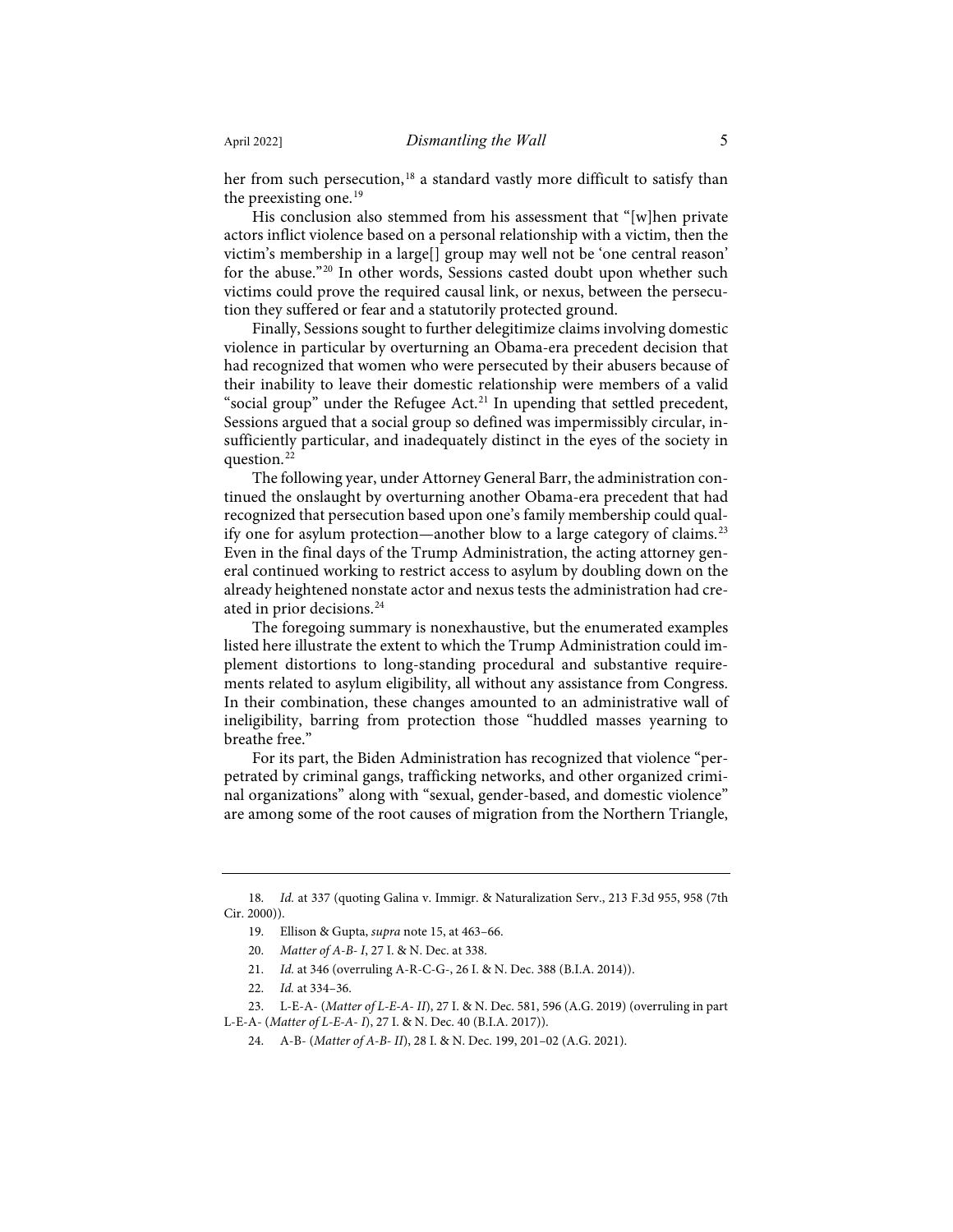and can give rise to viable claims for refugee protection.[25](#page-6-0) As noted above, President Biden has ordered a "comprehensive examination of current rules, regulations, precedential decisions, and internal guidelines" with the goal of evaluating "whether the United States provides protection for those fleeing domestic or gang violence . . . consistent with international standards."[26](#page-6-1) And the new administration has rolled back a small number of the harmful prac-tices and precedents from the Trump era.<sup>[27](#page-6-2)</sup>

However, there remains much work to be done. The Biden Administration continues to wade through the morass of tangled policies, precedents, and regulations it inherited. It has failed to meet its own deadline for promulgating regulations that would correct some long-standing deficiencies in asylum law.<sup>[28](#page-6-3)</sup> Hundreds of children have yet to be reunited with their parents.<sup>29</sup> And the Remain in Mexico policy has been forcibly reinstated by court order.<sup>[30](#page-6-5)</sup>

Yet, inaction is not the only problem at present. Deeply troubling developments are flowing out of the Biden Administration as well. The Biden Administration defied international and U.S. legal obligations through its mass expulsion of Haitians along the border in the fall of  $2021.^{31}$  $2021.^{31}$  $2021.^{31}$  On August 20, 2021, regulations were proposed to streamline the credible fear screening pro-cess that would also curtail a fulsome hearing before an immigration judge.<sup>[32](#page-6-7)</sup> While the proposed regulations helpfully provide for nonadversarial adjudication of applications for asylum, withholding of removal, and protection under the Convention Against Torture by asylum officers following positive credible fear screenings, they also make review of errant negative decisions

<span id="page-6-4"></span><span id="page-6-3"></span>29. Priscilla Alvarez, *Parents of 391 Migrant Children Separated at Border Under Trump Still Have Not Been Found, Court Filing Says*, CNN (May 19, 2021, 5:45 PM), [https://www.cnn.com/](https://www.cnn.com/2021/05/19/politics/ms-l-children-reunited/index.html) [2021/05/19/politics/ms-l-children-reunited/index.html](https://www.cnn.com/2021/05/19/politics/ms-l-children-reunited/index.html) [\[perma.cc/Y3CA-56SQ\]](https://perma.cc/Y3CA-56SQ).

<span id="page-6-5"></span>30. Joseph Choi, *Judge Orders Trump's 'Remain in Mexico' Policy to Be Reinstated*, HILL (Aug. 15, 2021, 8:13 AM)[, https://thehill.com/policy/national-security/567918-judge-orders](https://thehill.com/policy/national-security/567918-judge-orders-trumps-remain-in-mexico-policy-to-be-reinstated)[trumps-remain-in-mexico-policy-to-be-reinstated](https://thehill.com/policy/national-security/567918-judge-orders-trumps-remain-in-mexico-policy-to-be-reinstated) [\[perma.cc/YYH9-AVZF\]](https://perma.cc/YYH9-AVZF); Flores & Aleaziz, *supra* note [12.](#page-3-4) 

<span id="page-6-6"></span>31. UNITED NATIONS, *UN Rights Experts Condemn US Expulsion of Haitian Migrants and Refugees*, UN NEWS (Oct. 25, 2021), <https://news.un.org/en/story/2021/10/1103962> [\[perma.cc/RR66-9WWD\]](https://perma.cc/RR66-9WWD).

<span id="page-6-7"></span>32. Rebecca Beitsch, *Biden Administration Seeks to Speed Review of Asylum Cases*, HILL (Aug. 18, 2021, 10:09 AM), [https://thehill.com/policy/national-security/568351-biden-admin](https://thehill.com/policy/national-security/568351-biden-administration-seeks-to-speed-review-of-asylum-cases)[istration-seeks-to-speed-review-of-asylum-cases](https://thehill.com/policy/national-security/568351-biden-administration-seeks-to-speed-review-of-asylum-cases) [\[perma.cc/67J9-CCNH\]](https://perma.cc/67J9-CCNH).

<sup>25.</sup> *See* Exec. Order No. 14010, 86 Fed. Reg. 8,267, 8,268 (Feb. 2, 2021).

<sup>26.</sup> *Id.* at 8,271.

<span id="page-6-2"></span><span id="page-6-1"></span><span id="page-6-0"></span><sup>27.</sup> Alejandro N. Mayorkas, *Termination of the Migrant Protection Protocols Program*, DEP'T OF HOMELAND SEC. 2 (June 1, 2021), [https://www.dhs.gov/sites/default/files/publica](https://www.dhs.gov/sites/default/files/publications/21_0601_termination_of_mpp_program.pdf)[tions/21\\_0601\\_termination\\_of\\_mpp\\_program.pdf](https://www.dhs.gov/sites/default/files/publications/21_0601_termination_of_mpp_program.pdf) [\[perma.cc/74SE-77FZ\]](https://perma.cc/74SE-77FZ); A-B- (*Matter of A-B- III*), 28 I. & N. Dec. 307 (A.G. 2021); L-E-A- (*Matter of L-E-A- III*), 28 I. & N. Dec. 304 (A.G. 2021); A-C-A-A- (*Matter of A-C-A-A- II*), 28 I. & N. Dec. 351 (A.G. 2021).

<sup>28.</sup> *See* CTR. FOR GENDER & REFUGEE STUD., *supra* not[e 4.](#page-1-7)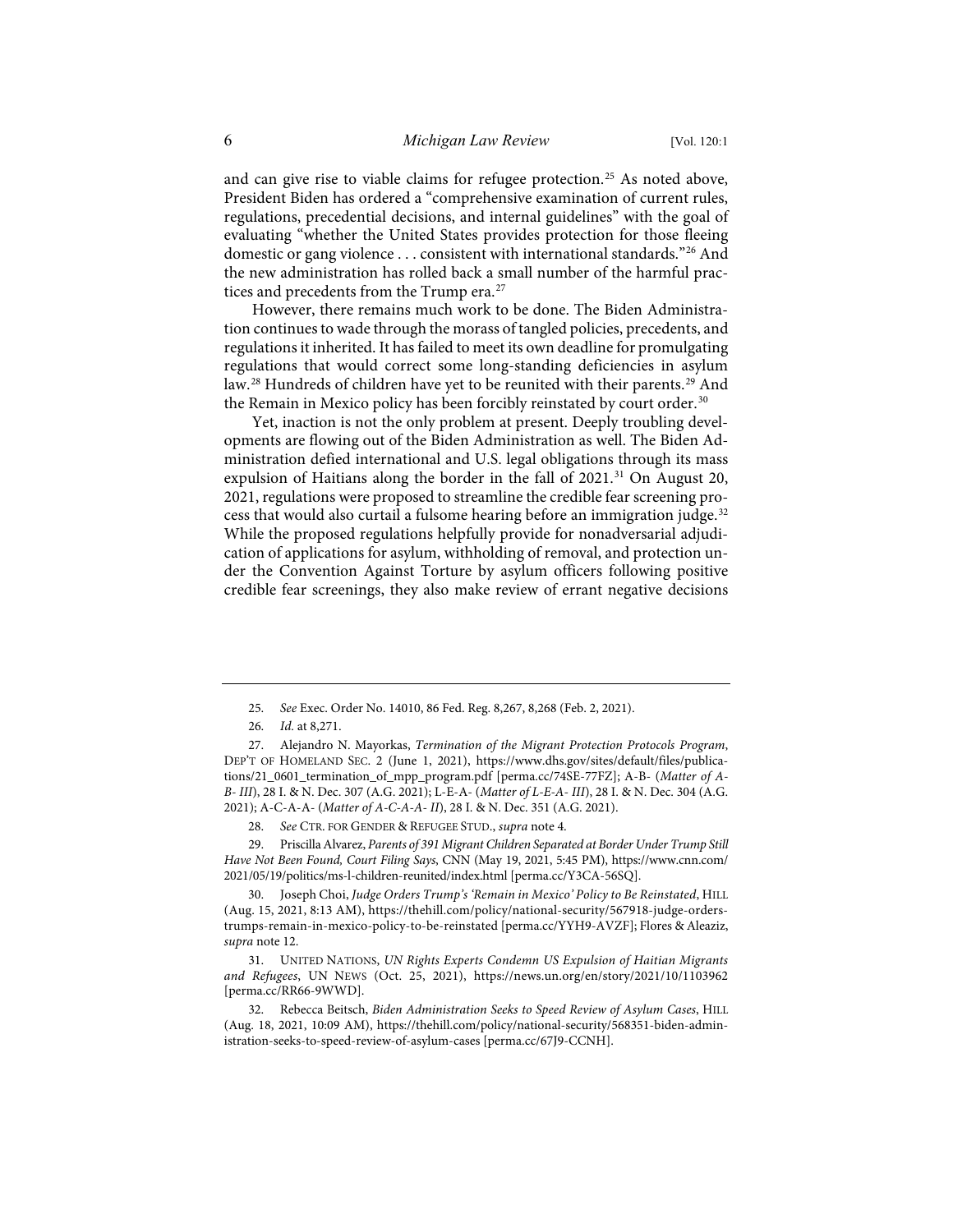more difficult to reverse.<sup>[33](#page-7-0)</sup> Despite a number of comments criticizing a deficiency of due process in the proposal, the interim final rule published on March 29, 2022—while modifying the review procedures—continues to prioritize rapid processing and tight deadlines to the exclusion of full and fair adjudications.[34](#page-7-1) And perhaps most concerning, the administration not only continued the use of harmful Title 42 public health expulsions at the southern border, but it vigorously defended them even in the face of court rulings that held the expulsions unlawful and pronouncements by public health officials that they are unnecessary.<sup>[35](#page-7-2)</sup> Although the administration recently announced that the order calling for the expulsions will be terminated as of May 23, 2022,[36](#page-7-3) the order could be reinstated at any time, and there is some risk that the termination could be enjoined, as it has already been challenged by a group of states in federal court.<sup>[37](#page-7-4)</sup> In short, the U.S. asylum system remains in a state of crisis. And this crisis coincides with the large influx of Afghan evacuees arriving in the U.S., thousands of whom must seek asylum.<sup>[38](#page-7-5)</sup>

<span id="page-7-6"></span>Significant continued efforts will be required just to reverse Trump era changes and revert to the status quo ante. Yet, simply undoing the damage

<span id="page-7-3"></span>36. *CDC Public Health Determination and Termination of Title 42 Order*, CDC (Apr. 1, 2022)[, https://www.cdc.gov/media/releases/2022/s0401-title-42.html](https://www.cdc.gov/media/releases/2022/s0401-title-42.html) [\[perma.cc/SM28-QR7L\]](https://perma.cc/SM28-QR7L).

<span id="page-7-4"></span>37. Rebecca Beitsch, *Three GOP States Sue over End of Title 42*, HILL (April 4, 2022, 11:47 AM), [https://thehill.com/latino/3258301-three-gop-states-sue-over-end-of-title-42](https://thehill.com/latino/3258301-three-gop-states-sue-over-end-of-title-42/) [\[perma.](https://perma.cc/38CH-765D) [cc/38CH-765D\]](https://perma.cc/38CH-765D).

<span id="page-7-5"></span>38. Michelle Hackman, *Afghan Refugees in the U.S.: How They're Vetted, Where They're Going, and How to Help*, WALL ST.J. (Jan. 21, 2022, 7:26 AM), [https://www.wsj.com/articles/afghan](https://www.wsj.com/articles/afghan-refugees-in-the-u-s-how-theyre-vetted-where-theyre-going-and-how-to-help-11630677004)[refugees-in-the-u-s-how-theyre-vetted-where-theyre-going-and-how-to-help-11630677004](https://www.wsj.com/articles/afghan-refugees-in-the-u-s-how-theyre-vetted-where-theyre-going-and-how-to-help-11630677004) [\[perma.cc/MV2R-43SB\]](https://perma.cc/MV2R-43SB).

<span id="page-7-0"></span><sup>33.</sup> *See* Ted Hesson, *U.S. Plans to Double Number of Asylum Officers in Biden Border Overhaul*, REUTERS[, https://www.reuters.com/world/us/us-plans-double-number-asylum-offic](https://www.reuters.com/world/us/us-plans-double-number-asylum-officers-biden-border-overhaul-2021-08-18/)[ers-biden-border-overhaul-2021-08-18](https://www.reuters.com/world/us/us-plans-double-number-asylum-officers-biden-border-overhaul-2021-08-18/) [\[perma.cc/FB6Z-6TSN\]](https://perma.cc/FB6Z-6TSN) (last updated Aug. 18, 2021, 11:31 AM).

<span id="page-7-1"></span><sup>34.</sup> Procedures for Credible Fear Screening and Consideration of Asylum, Withholding of Removal, and CAT Protection Claims by Asylum Officers, 87 Fed. Reg. 18,078 (Mar. 29, 2022) (to be codified at 8 C.F.R. pts. 208, 212, 235, 1003, 1208, 1235, 1240).

<span id="page-7-2"></span><sup>35.</sup> Claire Hansen, *Biden Administration Digs in Heels on Controversial Title 42 Border Order*, U.S. NEWS (Aug. 3, 2021, 12:02 PM), [https://www.usnews.com/news/national-news/arti](https://www.usnews.com/news/national-news/articles/2021-08-03/biden-administration-digs-in-heels-on-controversial-title-42-border-order)[cles/2021-08-03/biden-administration-digs-in-heels-on-controversial-title-42-border-order](https://www.usnews.com/news/national-news/articles/2021-08-03/biden-administration-digs-in-heels-on-controversial-title-42-border-order) [\[perma.cc/A6LN-K9PX\]](https://perma.cc/A6LN-K9PX); Sarah Sherman-Stokes & Lindsay M. Harris, *Despite Promises, Biden Looks a Lot Like Trump on Border Issues*, BLOOMBERG L. (Oct. 20, 2021, 4:00 AM), [https://news.bloomberglaw.com/us-law-week/despite-promises-biden-looks-a-lot-like-trump](https://news.bloomberglaw.com/us-law-week/despite-promises-biden-looks-a-lot-like-trump-on-border-issues)[on-border-issues](https://news.bloomberglaw.com/us-law-week/despite-promises-biden-looks-a-lot-like-trump-on-border-issues) [\[perma.cc/74TJ-AR58\]](https://perma.cc/74TJ-AR58); *Letter to CDC Director Walensky, HHS Secretary Becerra, and DHS Secretary Mayorkas on the August 2021 Title 42 Order*, COLUM. PUB. HEALTH (Sept. 1, 2021), [https://www.publichealth.columbia.edu/sites/default/files/sept\\_1\\_2021\\_title\\_42](https://www.publichealth.columbia.edu/sites/default/files/sept_1_2021_title_42_letter.pdf) [\\_letter.pdf](https://www.publichealth.columbia.edu/sites/default/files/sept_1_2021_title_42_letter.pdf) [\[perma.cc/KEK2-UVKB\]](https://perma.cc/KEK2-UVKB) [hereinafter Letter to CDC Director]; Huisha-Huisha v. Mayorkas, No. 21-5200, 2022 WL 628061, at \*4 (D.C. Cir. Mar. 4, 2022) (holding that Title 42 expulsions without screening for relief under 8 U.S.C. § 1231 is contrary to law); *Title 42 Termination with Respect to Unaccompanied Noncitizen Children*, CDC (Mar. 12, 2022), <https://www.cdc.gov/media/releases/2022/s0311-title-42-termination.html> [\[perma.cc/FR7W-](https://perma.cc/FR7W-PEUZ)[PEUZ\]](https://perma.cc/FR7W-PEUZ) (exempting unaccompanied children but leaving intact existing Title 42 orders for adult asylum seekers)*.*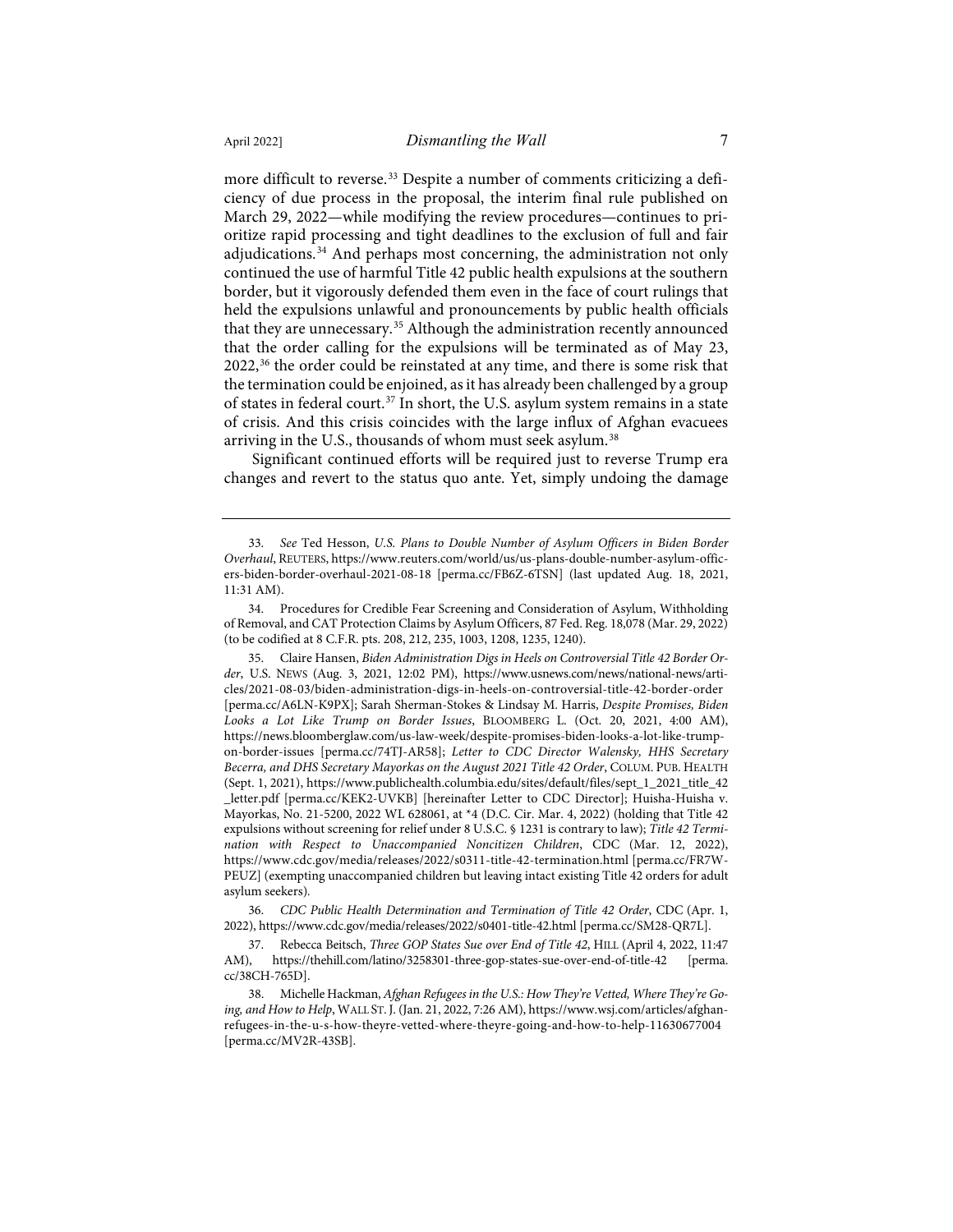wrought by the former administration is not enough, because any advances made now can be just as easily reversed by a future neo-Trumpian president. If the U.S. asylum system is to be securely reconstructed, additional lasting reforms are required. To lay the groundwork for exploring such durable solutions, we will proceed to analyze how we got here.

#### II. HOW DID WE REACH THIS POINT?

In the wake of the horrors of the Holocaust, the global community of nations convened to create the 1950 U.N. Convention Relating to the Status of Refugees (popularly known as the Refugee Convention). This document, as amended by the 1967 Protocol Relating to the Status of Refugees, continues to serve as the historical foundation of the contemporary refugee framework globally and within the U.S.[39](#page-8-0) However, it was not until the passage of the 1980 Refugee Act that the U.S. brought itself into full conformity with its international obligations under the Refugee Convention and Protocol.

The Refugee Act defines a refugee as:

[A]ny person who is outside any country of such person's nationality or, in the case of a person having no nationality, is outside any country in which such person last habitually resided, and who is unable or unwilling to return to, and is unable or unwilling to avail himself or herself of the protection of, that country because of persecution or a well-founded fear of persecution on account of race, religion, nationality, membership in a particular social group, or political opinion.[40](#page-8-1)

Legion are the opinions and decisions—issued by courts and the administrative agency entrusted with the interpretation and application of this statute describing, defining, and refining the various facets to the refugee definition. While Congress has passed numerous laws affecting asylum eligibility and procedure (including statutory bars to filing and relief, screening mechanisms for claims asserted at the border, relevant burdens of proof, and guidance related to making credibility determinations), it has left the core refugee definition largely untouched. Instead, Congress has preferred to grant wide latitude to administrative agencies to fill in gaps through the regulatory process, caseby-case adjudication, and interagency policy guidance. And courts have fashioned judicial doctrines of deference—dubbed *Chevron* deference when the agency is construing an ambiguous statute, and *Auer* deference when it is interpreting an ambiguous regulation—that provides additional latitude to the agency to shape asylum policy.

This legislative flexibility has been both implied and explicit. In addition to the regular functioning of administrative agencies by virtue of the Admin-

<span id="page-8-1"></span><span id="page-8-0"></span><sup>39.</sup> The United States acceded to Articles 2 through 34 of the Refugee Convention when it signed on to the Protocol in 1968. *See* Immigr. & Naturalization Serv. v. Stevic, 467 U.S. 407, 416 (1984); Immigr. & Naturalization Serv. v. Cardoza-Fonseca, 480 U.S. 421, 429 (1987).

<sup>40.</sup> 8 U.S.C. § 1101(a)(42).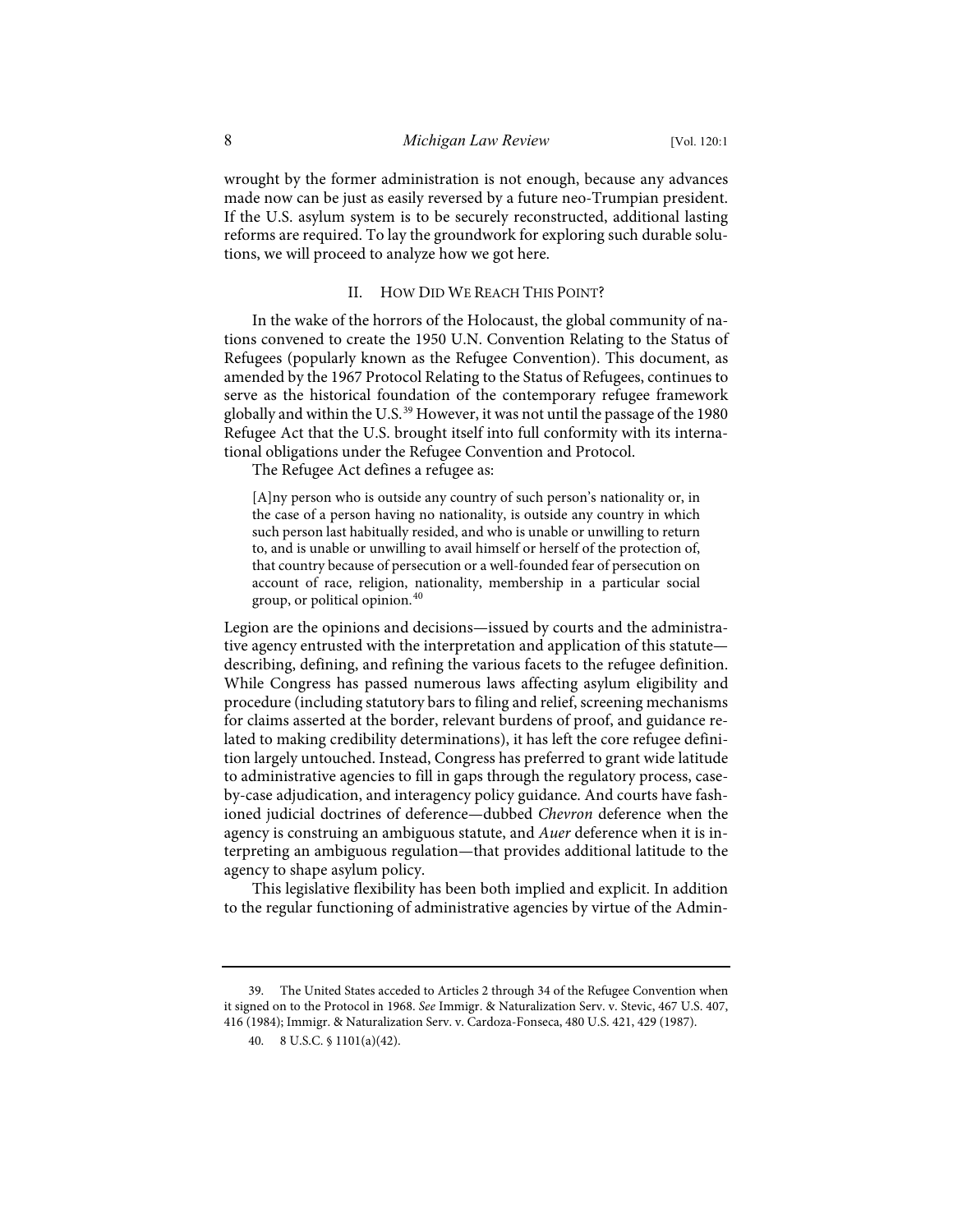istrative Procedures Act, Congress specifically provided that asylum is a discretionary form of relief and that the Attorney General has been granted the authority to establish by regulation "additional limitations and conditions, consistent with [the statute], under which [a noncitizen] shall be ineligible for asylum."[41](#page-9-0)

The Trump Administration unequivocally demonstrated that the inherent and explicit discretionary powers Congress conferred upon the executive could be easily weaponized and used, if not to defeat the purpose of the Refugee Act, then at least to undermine it. Although many of President Trump's policy and regulatory proposals aimed at limiting procedural access to asylum were quickly enjoined by the courts,<sup>[42](#page-9-1)</sup> some of the more pernicious substantive changes to asylum eligibility, such as those relating to the nonstate actor test, nexus, and social group law received widespread deference from the courts of appeals.

For example, in the nonstate-actor context, the Trump Administration, as noted above, attempted to heighten the standard for demonstrating state involvement in persecution. Long before the passage of the 1980 Refugee Act, U.S. adjudicators recognized that a refugee can be one fleeing state-perpetrated persecution or nonstate persecution from which the state is either "un-able or unwilling" to provide effective protection.<sup>[43](#page-9-2)</sup> In the decades that followed, the unable-or-unwilling test was recognized and accepted by the im-migration agency and every federal court of appeals.<sup>[44](#page-9-3)</sup> But in 2018, Attorney General Jeff Sessions wrote in *Matter of A-B- I* that to satisfy the nonstateactor requirement, an applicant must show that their government either "condone[s]" the persecution or is "complete[ly] helpless[]" to protect them from such persecution.<sup>[45](#page-9-4)</sup> Despite the linguistic difference between the words "unwilling" and "condone" or the words "unable" and "completely helpless," Sessions did not acknowledge that he was heightening the standard, let alone provide a rational explanation for the departure. Sessions's omission was even more striking given evidence showing that asylum seekers are twice as likely to lose their case when the condone-or-complete-helplessness language is cited than when the unwilling-or-unable test is used.<sup>[46](#page-9-5)</sup>

<span id="page-9-5"></span><span id="page-9-4"></span><span id="page-9-3"></span><span id="page-9-2"></span>43. *See, e.g.*, Rosa v. Immigr. & Naturalization Serv., 440 F.2d 100, 102 (1st Cir. 1971); Tan, 12 I. & N. Dec. 564, 568 (B.I.A. 1967); Pierre, 15 I. & N. Dec. 461, 462 (B.I.A. 1975).

- 44. Ellison & Gupta, *supra* not[e 15,](#page-4-5) at 467–91.
- 45. *Matter of A-B- I*, 27 I. & N. Dec. 316, 337 (A.G. 2018).
- 46. Ellison & Gupta, *supra* not[e 15,](#page-4-5) at 485.

<sup>41.</sup> *Id.* § 1158(b)(2)(c).

<span id="page-9-1"></span><span id="page-9-0"></span><sup>42.</sup> *See e.g.*, E. Bay Sanctuary Covenant v. Barr, 391 F. Supp. 3d 974 (N.D. Cal. 2019) (enjoining the third country transit bar); Pangea Legal Servs. v. U.S. Dep't of Homeland Sec., 512 F. Supp. 3d 966 (N.D. Cal. 2019) (enjoining Procedures for Asylum and Withholding of Removal; Credible Fear and Reasonable Fear Review, 85 Fed. Reg. 80,274 (Dec. 11, 2020) (to be codified at 8 C.F.R. pts. 208, 235, 1003, 1208, and 1235), dubbed the "death to asylum" rule, *see infra* note [83\)](#page-14-0); E. Bay Sanctuary Covenant v. Trump, 354 F. Supp. 3d 1094 (N.D. Cal. 2018) (enjoining President Trump's entry ban proclamation and rule for asylum seekers at the southern border).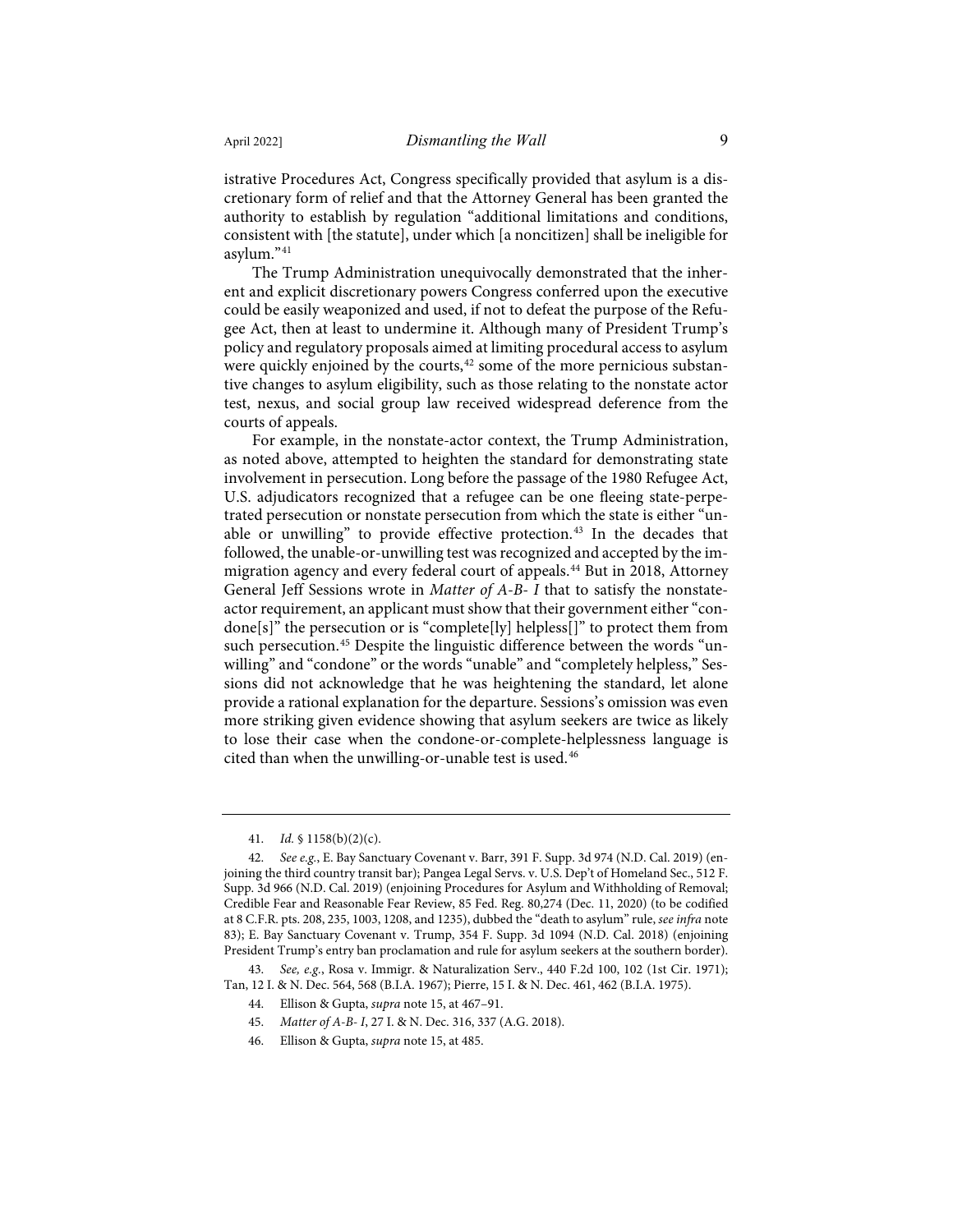Nevertheless, courts of appeals in the Second,<sup>[47](#page-10-0)</sup> Third,<sup>[48](#page-10-1)</sup> and Fifth<sup>[49](#page-10-2)</sup> Circuits have deferred to Session's condone-or-complete-helplessness formulation. While some courts of appeals have questioned the validity of the condone-or-complete-helplessness test,<sup>[50](#page-10-3)</sup> only the Court of Appeals for the D.C. Circuit has clearly held that the condone-or-complete-helplessness articulation is a new and heightened standard, inconsistent with the traditional test.<sup>[51](#page-10-4)</sup> Even then, the court held that the agency failed to provide any explanation for the change; it did not foreclose the possibility of the agency providing a reasonable explanation to which the court would later defer.<sup>[52](#page-10-5)</sup>

An equally salient example of the executive branch's ability to unilaterally undermine the purposes of the Refugee Act exists in the area of social group law, where the vast majority of courts have afforded deference to the agency's three-part test for analyzing the cognizability of a particular social group.<sup>[53](#page-10-6)</sup> While the Board of Immigration Appeals (BIA) had originally adopted a common sense approach to the statutory term "particular social group," it later sought to narrow eligibility by further defining that term.

Initially, the BIA employed the canon of statutory construction *ejusdem generis* (meaning of the same kind) to conclude that the ambiguous term should be construed consistently with the other protected characteristics listed in the refugee definition: race, religion, nationality, and political opinion.[54](#page-10-7) In a carefully reasoned decision in 1985, the BIA held that the common thread that united each of these protected characteristics is that they all were grounded in an *immutable characteristic*, that is, a characteristic that was so fundamental to one's identity that one either could not change it or should not be required to change it.<sup>[55](#page-10-8)</sup> Thus, the very sensible immutability test was

<span id="page-10-3"></span><span id="page-10-2"></span><span id="page-10-1"></span><span id="page-10-0"></span>50. *See, e.g.*, Galloso v. Barr, 954 F.3d 1189, 1192 (8th Cir. 2020) (holding that because the familiar unable-or-unwilling test came first, it must control); Rosales Justo v. Sessions, 895 F.3d 154, 164 (1st Cir. 2018) (citing *Matter of A-B- I* but applying the familiar unwilling-or-unable test); Juan Antonio v. Barr, 959 F.3d 778, 790 n.3, 795 (6th Cir. 2020) (finding that *Matter of A-B- I*, including the condone-or-complete-helplessness standard, had been abrogated).

<span id="page-10-4"></span>51. Grace v. Barr, 965 F.3d 883, 898–900 (D.C. Cir. 2020) (concluding that *Matter of A-B- I* adopted a "new, more demanding standard 'without acknowledging or explaining the change' ") (quoting Appellee's Brief at 52, *Grace v. Barr*, 965 F.3d 883 (D.C. Cir. 2020) (No. 19- 5013)).

52. *Id.* at 900–03.

<span id="page-10-6"></span><span id="page-10-5"></span>53. *See, e.g.*, Granada-Rubio v. Lynch, 814 F.3d 35, 38 (1st Cir. 2016); Ordonez Azmen v. Barr, 965 F.3d 128, 134 (2d Cir. 2020); S.E.R.L. v. Att'y Gen., 894 F.3d 535, 550–55 (3d Cir. 2018); Nolasco v. Garland, 7 F. 4th 180, 187 (4th Cir. 2021); Gonzales-Veliz v. Barr, 938 F.3d 219, 230 (5th Cir. 2019); Zaldana Menijar v. Lynch, 812 F.3d 491, 498 (6th Cir. 2015); Fuentes v. Barr, 969 F.3d 865, 871 (8th Cir. 2020); Villegas Sanchez v. Garland, 990 F.3d 1173, 1180 (9th Cir. 2021); Rodas-Orellana v. Holder, 780 F.3d 982, 992–93 (10th Cir. 2015); Alvarado v. U.S. Att'y Gen., 984 F.3d 982, 989 (11th Cir. 2020).

<span id="page-10-7"></span>54. Acosta, 19 I. & N. Dec. 211, 233 (B.I.A. 1985).

<span id="page-10-8"></span>55. *Id.*

<sup>47.</sup> Scarlett v. Barr, 957 F.3d 316, 332–33 (2d Cir. 2020).

<sup>48.</sup> Galeas Figueroa v. Att'y Gen., 998 F.3d 77, 91 (3d Cir. 2021).

<sup>49.</sup> Gonzales-Veliz v. Barr, 938 F.3d 219, 232–34 (5th Cir. 2019).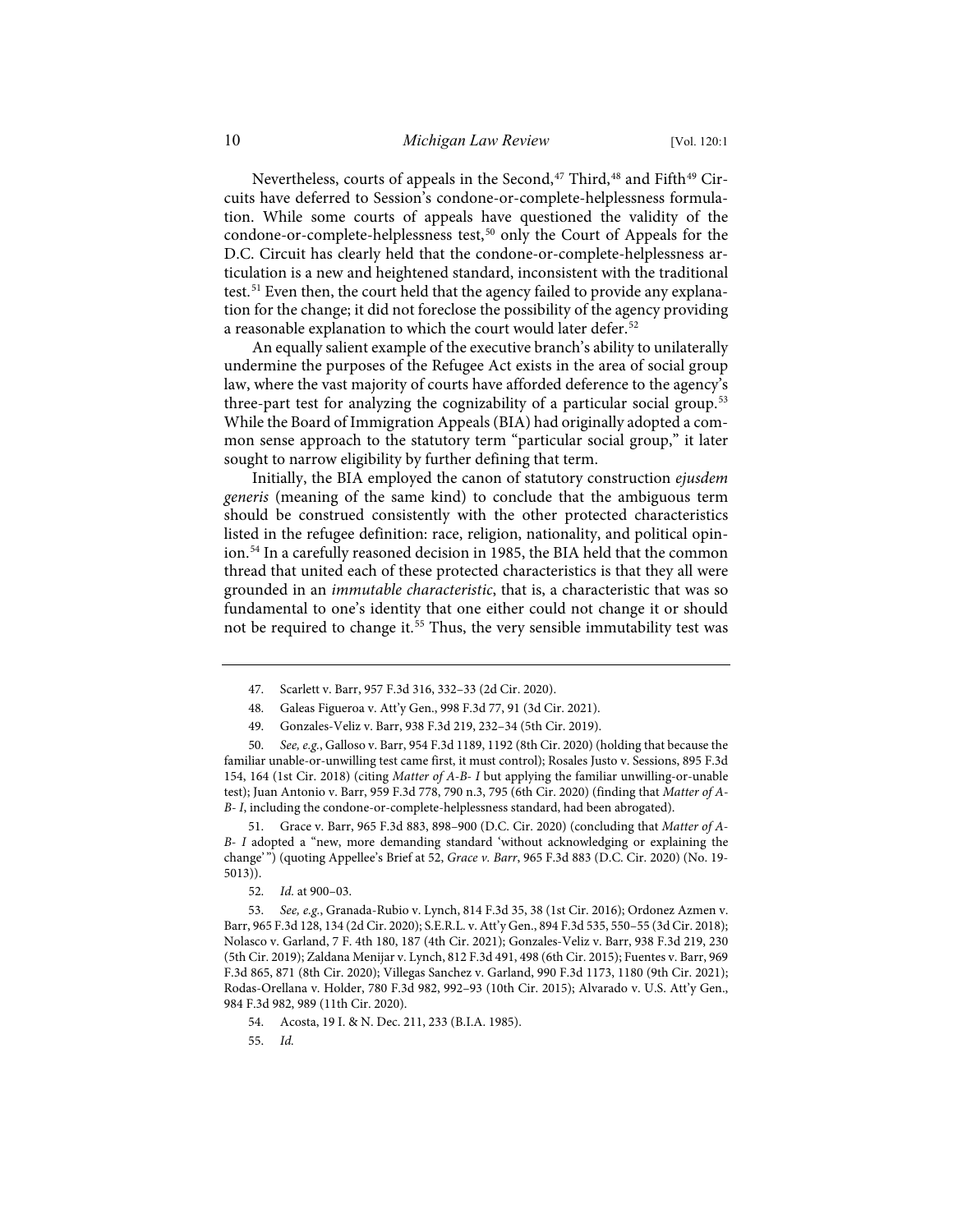born for evaluating social groups. A particular social group consisted of a group of individuals who shared a common *immutable* characteristic.

Under this test, one would expect that family, gender and sexual orientation, and shared past experiences that place one at risk of persecution would pass muster. Indeed, a number of groups were readily identified using this immutability test. In 1988, for example, former police and military were recognized as possessing a shared past experience that could constitute a cogniza-ble social group.<sup>[56](#page-11-0)</sup> In a 1990 decision, members of the LGBT community were acknowledged as possessing an immutable characteristic.<sup>[57](#page-11-1)</sup> In 1996, clan membership and women fearing female genital mutilation were likewise recognized as valid social groups.[58](#page-11-2)

However, as alluded to above, the agency apparently began to harbor concerns that this social group test—though entirely workable—opened access to protection to just too many people. Thus, beginning in 2006 under the Bush Administration, the BIA began adding to the social group analysis in an effort to narrow the pool of potential applicants.<sup>[59](#page-11-3)</sup> The BIA announced that in addition to possessing an immutable characteristic, a viable social group would now also need to possess *social visibility*. [60](#page-11-4) The BIA claimed that this addition was consistent with its prior decisions, but questions arose almost immediately regarding how some groups—such as past former association and sexual orientation—were *visible* to the extent that those characteristics were often hidden.<sup>[61](#page-11-5)</sup>

Such questions notwithstanding, the BIA continued down this path by delineating a *particularity* requirement the following year. There, the BIA held that a viable social group must be clearly defined and not amorphous, subjec-tive, inchoate, or diffuse.<sup>[62](#page-11-6)</sup> In applying this test, the BIA reasoned that wealth status was simply too subjective and amorphous to provide a measurable benchmark for group membership,<sup>[63](#page-11-7)</sup> and thus the *particularity* prong was born.

The next year, in 2008, the BIA employed the newly minted social visibility and particularity requirements to hold that Honduran youth perceived to be affiliated with gangs and Salvadoran youth subjected to gang recruitment efforts likewise failed under the two additional social group prongs.<sup>[64](#page-11-8)</sup> In the years that followed, courts began to question the addition of these two nascent social group requirements and to ask whether the original collection of social

<sup>56.</sup> Fuentes, 19 I. & N. Dec. 658 (B.I.A. 1988).

<sup>57.</sup> Toboso-Alfonso, 20 I. & N. Dec. 819 (B.I.A. 1990).

<sup>58.</sup> H-, 21 I. & N. Dec. 337 (B.I.A. 1996); Kasinga, 21 I. & N. Dec. 357 (B.I.A. 1996).

<sup>59.</sup> *See* C-A-, 23 I. & N. Dec. 951 (B.I.A. 2006).

<sup>60.</sup> *Id.* at 959–61.

<span id="page-11-8"></span><span id="page-11-7"></span><span id="page-11-6"></span><span id="page-11-5"></span><span id="page-11-4"></span><span id="page-11-3"></span><span id="page-11-2"></span><span id="page-11-1"></span><span id="page-11-0"></span><sup>61.</sup> *See, e.g.*, Gatimi v. Holder, 578 F.3d 611, 615 (7th Cir. 2009); Valdiviezo-Galdamez v. Att'y Gen., 663 F.3d 582, 604 (3d Cir. 2011).

<sup>62.</sup> A-M-E-, 24 I. & N. Dec. 69, 76 (B.I.A. 2007).

<sup>63.</sup> *Id.*

<sup>64.</sup> E-A-G-, 24 I. & N. Dec. 591 (B.I.A. 2008); S-E-G-, 24 I. & N. Dec. 579 (B.I.A. 2008).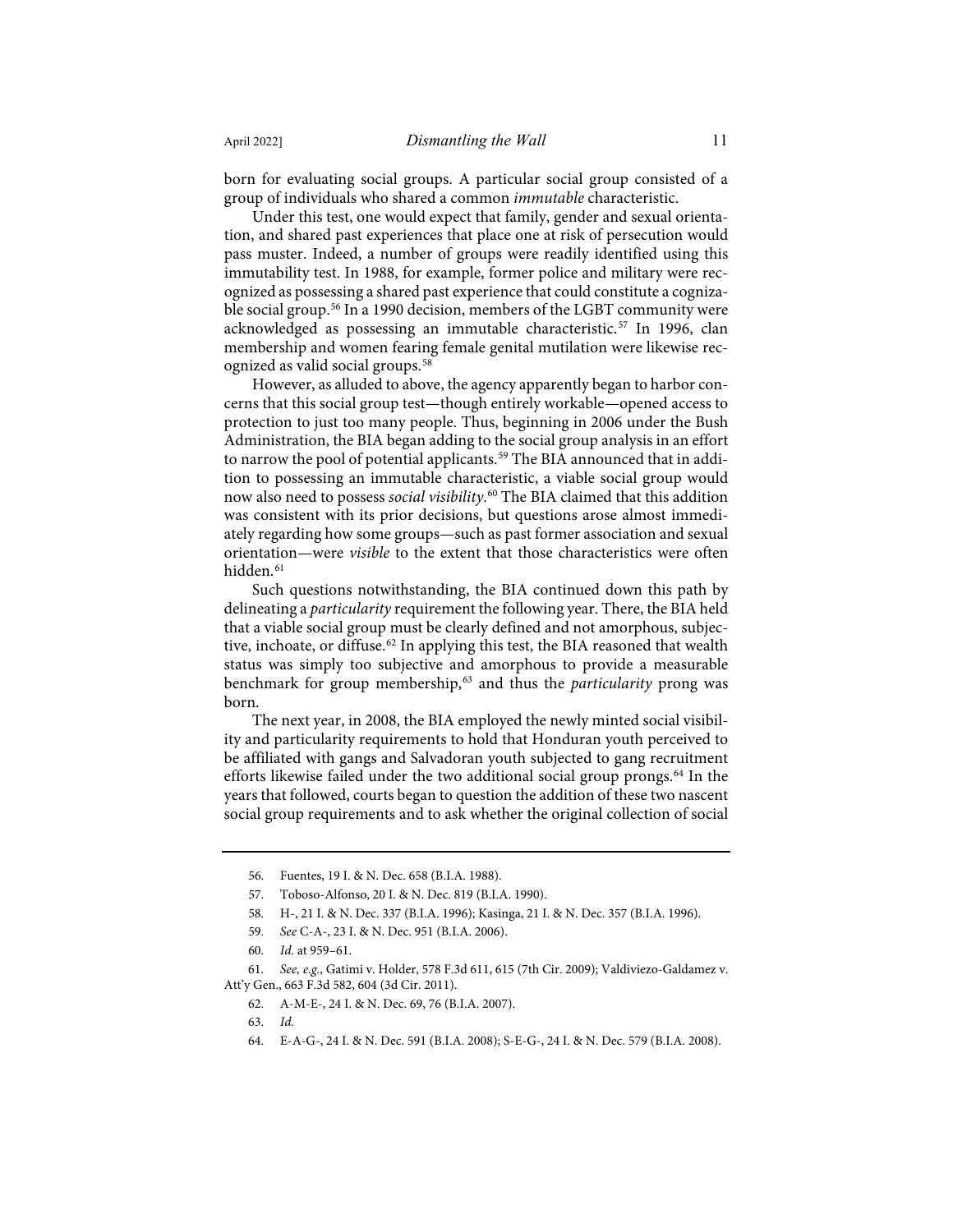groups recognized using the *immutability* test would survive under the newly formulated rules. In particular, courts reacted to some statements from the BIA suggesting that groups had to be visible in the sense that one could discern group membership simply by looking at a person. If this is what social visibility meant, then the new requirement would unquestionably rule out most of the groups recognized under the immutability test (for example, LGBTQ individuals or women who had not yet undergone female genital cutting), particularly given that refugees go to great lengths to hide the characteristic that gives rise to their persecution.<sup>[65](#page-12-0)</sup> Moreover, returning to the principle of *ejusdem generis* that first guided the BIA in articulating the immutability test, it would seem that the statutorily recognized characteristics of religion, nationality, and political opinion could likewise fail under any requirement that one's protected characteristic be visible to the eye.

To address these criticisms, the BIA issued a pair of decisions in 2014, clarifying that it was not requiring "ocular visibility," but "social distinction"; that is, the society in question should recognize the group as being set apart in some way, distinct from other members of the country of feared persecution.<sup>[66](#page-12-1)</sup> Since that time, almost every court of appeals in the country has deferred to this refined three-part test, though it has continued to garner scholarly criticisms that the formulation is not workable and unfairly applied. [67](#page-12-2)

Nevertheless, the three-prong social group test is as firmly entrenched now as it has even been. And it continues to provide significant flexibility to the executive branch to define the scope of protection to social groups, both new and old. As mentioned above, the Trump Administration used this flexibility to hold that previously recognized gender-based and family-based groups were no longer cognizable under the test. Consequently, at the end of the Trump Administration, looking back to when the BIA first departed from the *immutability* test in 2006, there was not a single precedent BIA decision left standing recognizing a viable social group that satisfied the three-pronged test.<sup>[68](#page-12-3)</sup>

Similarly, courts have taken a very deferential posture in relation to the agency's elaborations upon the nexus requirement, which mandates applicants to prove that their persecution is "on account of" a statutorily protected

<sup>65.</sup> *See, e.g.*, *Gatimi*, 578 F.3d at 615; *Valdiviezo-Galdamez*, 663 F.3d at 604.

<span id="page-12-1"></span><span id="page-12-0"></span><sup>66.</sup> W-G-R-, 26 I. & N. Dec. 208, 211–12 (B.I.A. 2014); M-E-V-G-, 26 I. & N. Dec. 227, 236 (B.I.A. 2014).

<span id="page-12-2"></span><sup>67.</sup> *See* Benjamin Casper, Katherine Evans, Julia DiBartolomeo Decker & Haley Steptoe, Matter of M-E-V-G- *and the BIA's Confounding Legal Standard for "Membership in a Particular Social Group,"* IMMIGR. BRIEFINGS, June 2014, at 11–13, 19–22.

<span id="page-12-3"></span><sup>68.</sup> Following the creation of the three-prong test, *A-R-C-G-* and *Matter of L-E-A- I* were the only two precedent decisions that had recognized examples of cognizable social groups that could satisfy that test by the start of the Trump Administration. *See supra* note[s 21](#page-5-7)[–23](#page-5-8) and accompanying text. Since both decisions were vacated during his presidency, not a single example of a cognizable group recognized in a published BIA decision was left by the time he left office.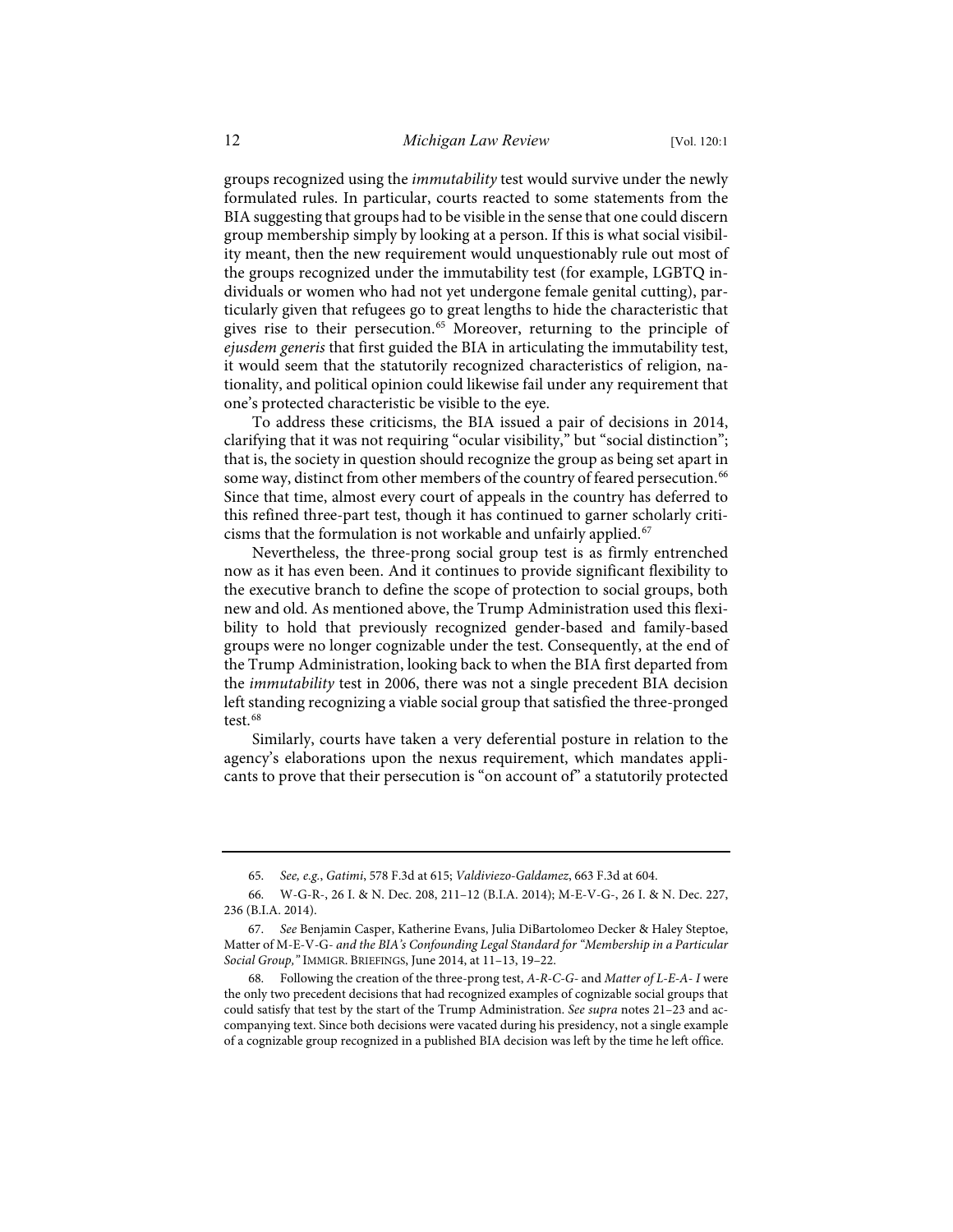<span id="page-13-0"></span>characteristic.[69](#page-13-1) Long before the Trump Administration, the lack of statutory or regulatory guidance as to the proper formulation of the nexus requirement resulted in unequal application of the nexus rule. With respect to nonstate persecutor claims in particular, immigration judges and the BIA often weighed more heavily nonprotected reasons for the persecution, even when protected reasons were present. In domestic violence claims, for example, the agency denied asylum despite ample country conditions evidence showing that the majority of victims of abuse are women, reasoning that the abuse occurred on account of the abuser's desire to control the victim or simply because the abuser is a "despicable person," rather than on account of the victim's gender or membership in a particular social group.<sup>[70](#page-13-2)</sup> The agency made similarly problematic nexus findings in other contexts, including in cases involving forced sterilization, human trafficking, forced marriage, reli-gion, gang violence, sexual orientation, and membership in a family.<sup>[71](#page-13-3)</sup>

While Congress amended the asylum statute in 2005 through passage of the REAL ID Act, it largely codified what had already been widely recognized by courts<sup>72</sup>—namely, that a refugee need establish that her protected characteristic was or would be at least one central reason for her past or feared per-secution.<sup>[73](#page-13-5)</sup> The BIA would later interpret this statutory language to signify that in mixed-motive asylum cases "the protected ground cannot play a minor role[, and] . . . cannot be incidental, tangential, superficial, or subordinate to another reason for harm."[74](#page-13-6) Courts mostly deferred to this interpretation as well.[75](#page-13-7)

<span id="page-13-9"></span>Arguing that the REAL ID Act did little to solve the problems resulting from the lack of standards in the nexus analysis, some legal scholars argued that a simple "but-for" test would suffice in most claims.[76](#page-13-8) Again leveraging

<span id="page-13-1"></span><sup>69.</sup> *See* DEBORAH E.ANKER, LAW OF ASYLUM IN THE UNITED STATES § 5:8 (2021) (noting widespread deference to the BIA's nexus decision in S-P-, 21 I. & N. Dec. 486 (B.I.A. 1996)).

<span id="page-13-2"></span><sup>70.</sup> *See* R-A-, 22 I. & N. Dec. 906, 927 (B.I.A. 1999) ("In sum, we find that the respondent has been the victim of tragic and severe spouse abuse. We further find that her husband's motivation, to the extent it can be ascertained, has varied; some abuse occurred because of his warped perception of and reaction to her behavior, while some likely arose out of psychological disorder, pure meanness, or no apparent reason at all."); Karen Musalo & Stephen Knight, *Gender-Based Asylum: An Analysis of Recent Trends*, 77 No. 42 INTERPRETER RELEASES 1533, 1535 (2000) (stating that in D-K- (B.I.A. Jan. 20, 2000), the immigration judge "denied asylum, ruling that Ms. Kuna had not been persecuted on account of her membership in either group, or for any political reason, but solely because her husband was 'a despicable person' ").

<sup>71.</sup> Anjum Gupta, *The New Nexus*, 85 U. COLO. L. REV. 377, 389–422 (2014).

<span id="page-13-4"></span><span id="page-13-3"></span><sup>72.</sup> A notable exception, however, existed with respect to Ninth Circuit case law that had held that the nexus requirement was satisfied where the persecutor was motivated at least in part—rather than in central part—by a protected ground. H.R. REP. NO. 109-72, at 162–63 (2005).

<sup>73.</sup> 8 U.S.C. § 1158(b)(1)(B)(i).

<sup>74.</sup> J-B-N-, 24 I. & N. Dec. 208, 214 (B.I.A. 2007).

<sup>75.</sup> *See* ANKER, *supra* not[e 69,](#page-13-0) at § 5:12.

<span id="page-13-8"></span><span id="page-13-7"></span><span id="page-13-6"></span><span id="page-13-5"></span><sup>76.</sup> *See, e.g.*, STEPHEN H. LEGOMSKY & CRISTINA M. RODRÍGUEZ, IMMIGRATION AND REFUGEE LAW AND POLICY 985–90 (5th ed. 2009); Anjum Gupta, *The New Nexus*, 85 U. COLO.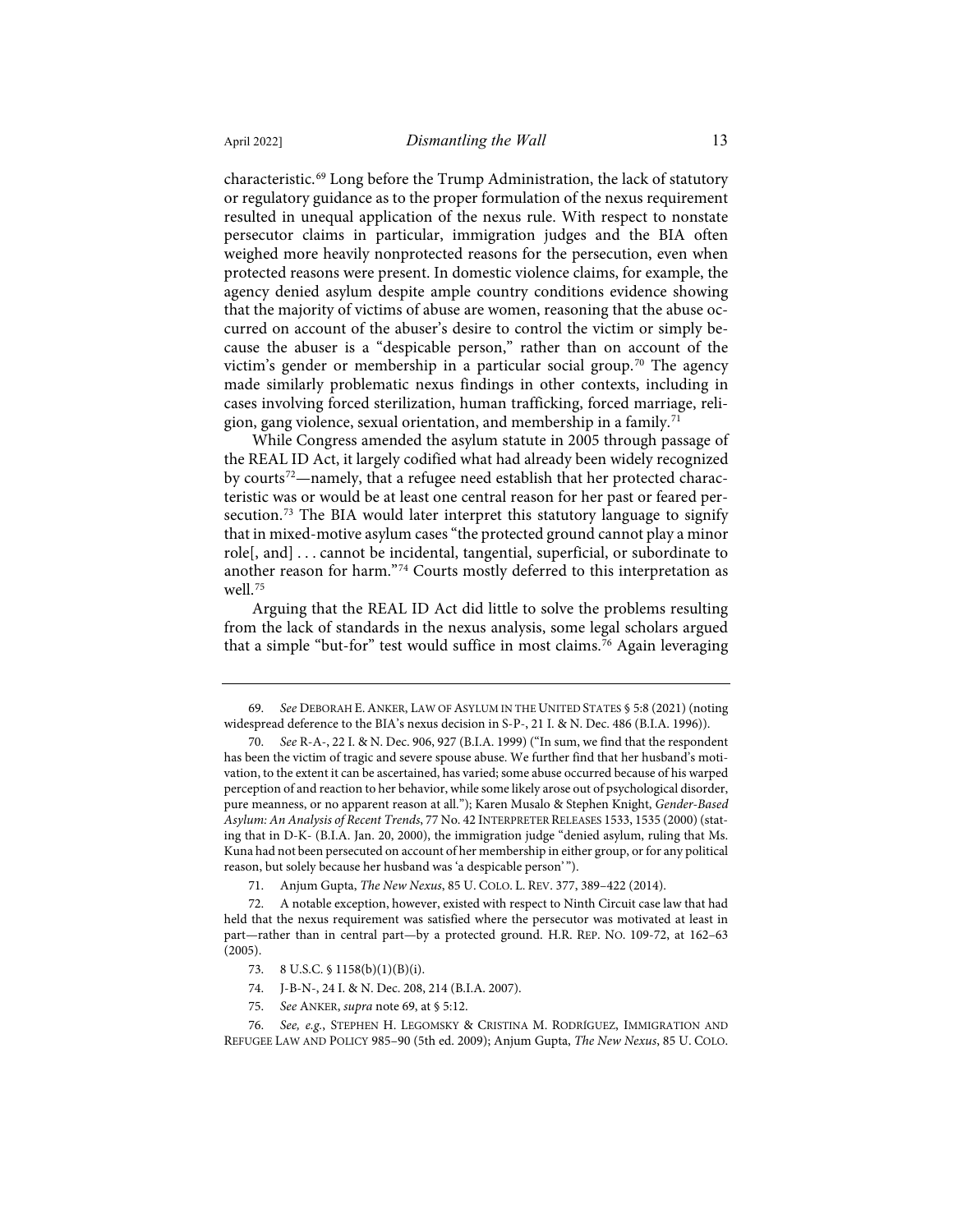this lack of statutory guidance and the judicial deference afforded to the agency, the Trump Administration, through Acting Attorney General Rosen, held that "[t]o establish the necessary nexus, the protected ground: (1) must be a but-for cause of the wrongdoer's act; *and* (2) must play more than a minor role[, and] . . . cannot be incidental or tangential to another reason for the act."[77](#page-14-1) Elaborating further, the attorney general explained that where an individual is targeted as a means to another end—for example, targeting a son in order to force a father to comply with the persecutor's demand—there is no nexus because the persecutor has no particular animus against the family.<sup>[78](#page-14-2)</sup> So though the "applicant's status as a member of his father's immediate family may have been a but-for cause of the harm he suffered," it was "not a 'central' reason" according to Rosen.<sup>[79](#page-14-3)</sup> Rosen's application of his own rule makes clear that the second part of the test, in effect, swallows the first and makes the test more, not less, burdensome than it had been, even after passage of the REAL ID Act. The Trump Administration used the opportunity created by agency discretion to interpret and apply the law to fashion a policy that would provide the least amount of protection possible.

Finally, and perhaps most tellingly, just prior to leaving office, the Trump Administration tried to implement a cadre of new discretionary bars to asylum by invoking the statutory authority given to the attorney general to establish by regulation "additional limitations and conditions . . . under which [a noncitizen] shall be ineligible for asylum."[80](#page-14-4) The regulation represented the most radical and breathtaking restriction on the scope of asylum ever proposed.[81](#page-14-5) It designated three factors as "significantly adverse."[82](#page-14-6) Those factors barred asylum for individuals who:  $(1)$  "unlawful[ly] ent[er]" or attempt to enter the United States, with just a narrow exception for those fleeing from "a contiguous country;" (2) fail to "seek asylum or refugee protection in at least one country" through which they "transited before entering the" U.S.; and (3) use "fraudulent documents to enter the United States, unless the [noncitizen] arrived . . . by air, sea, or land directly from the applicant's home country without transiting through any other country."<sup>[83](#page-14-7)</sup> The rule also created nine other "adverse factors" that all but guaranteed "the denial of asylum as a matter of discretion."[84](#page-14-8) Such factors included any individual who has: (1) "spent

84. *Id.*

<span id="page-14-2"></span><span id="page-14-1"></span>L. REV. 377 (2014) [hereinafter Gupta, *New Nexus*]; Anjum Gupta, *Nexus Redux*, 90 IND. L.J. 465 (2015) [hereinafter Gupta, *New Redux*].

<span id="page-14-0"></span><sup>77.</sup> *Matter of A-B- II*, 28 I. & N. Dec. 199, 208, 212 (A.G. 2021) (emphasis added).

<sup>78.</sup> *Id.* at 209.

<sup>79.</sup> *Id.*

<sup>80.</sup> 8 U.S.C. § 1158(b)(2)(c).

<span id="page-14-8"></span><span id="page-14-7"></span><span id="page-14-6"></span><span id="page-14-5"></span><span id="page-14-4"></span><span id="page-14-3"></span><sup>81.</sup> Procedures for Asylum and Withholding of Removal; Credible Fear and Reasonable Fear Review, 85 Fed. Reg. 80,274 (Dec. 11, 2020) (to be codified at 8 C.F.R. pts. 208, 235, 1003, 1208, and 1235).

<sup>82.</sup> *Id.* at 80, 282.

<sup>83.</sup> *Id.*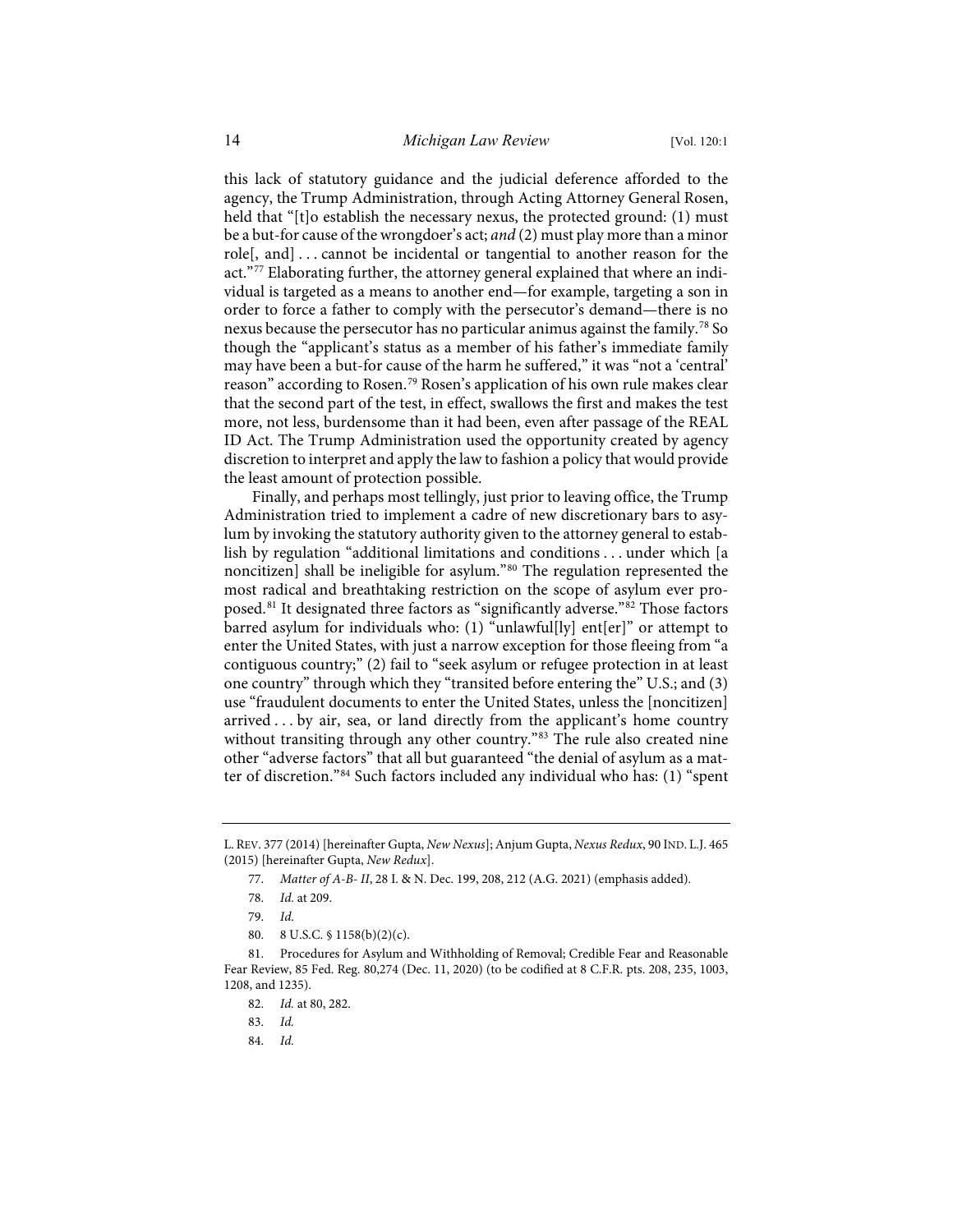more than 14 days in any one country that permitted application for refugee, asylee, or similar protections prior to entering or arriving in the United States"; (2) traveled through "more than one country prior to arrival in the" U.S.; (3) incurred certain criminal convictions that remain valid for immigration purposes; (4) accrued "more than one year of unlawful presence" prior to filing an application for asylum; (5) failed to file a required tax return; (6) "had two or more prior asylum applications denied for any reason"; (7) "withdr[ew] an asylum application with prejudice or . . . abandoned an asylum application"; (8) missed an asylum interview; or (9) failed to "file a motion to reopen within one year" of a change in circumstances.<sup>[85](#page-15-0)</sup> Only where such applicants could establish "extraordinary circumstances . . . involving national security or foreign policy considerations," or demonstrate "by clear and convincing evidence, that the denial . . . would result in an exceptional and extremely unusual hardship" can they *possibly* overcome these new asylum bars.<sup>[86](#page-15-1)</sup>

The rule appeared to be a calculated attempt to guarantee the denial of as many claims as possible. Given the urgency surrounding the need to flee persecution, many bona fide asylum seekers are unable to wait in their country long enough to obtain a visa to enter the U.S. For those few who have the resources and ability to seek a U.S. visa from a third country, the requirement of nonimmigrant intent ensures that if an applicant discloses her fear of persecution, and thus her intent to abandon her foreign residence, she will not be granted a U.S. visa to enter. If she obtains a visa by misrepresenting her true intentions to seek asylum in the U.S. or by presenting fraudulent documents, she would have faced denial under the new rule. If she remained for more than two weeks in that third country while waiting for her visa decision, she would have faced an additional ground of denial under the rule. If she accurately represented her intentions during her visa interview—resulting in a denial of her visa—and was thus forced to travel through other countries to present herself at a U.S. port of entry, she would have added yet another reason for denial under the rule. Once she arrived at the U.S. border, because of arbitrarily created wait times and the Remain in Mexico policy, she would have been denied entry. If, out of fear and desperation, she sought to enter the U.S. outside of a port of entry to seek asylum from within the U.S., she would have incurred yet another reason for denial under the rule.

This final regulation was aptly dubbed the "death to asylum" regulation, and it represented the apotheosis of the Trump Administration's efforts to create "unsolvable dilemmas" for refugees and asylum seekers.<sup>[87](#page-15-2)</sup> In fact, White House Senior Policy Adviser, Stephen Miller, candidly admitted that stopping

<sup>85.</sup> *Id.*

<sup>86.</sup> *Id.*

<span id="page-15-2"></span><span id="page-15-1"></span><span id="page-15-0"></span><sup>87.</sup> Bill Frelick, *The Trump Administration's Final Insult and Injury to Refugees*, HUM. RTS. WATCH (Dec. 11, 2020, 6:00 AM), [https://www.hrw.org/news/2020/12/11/trump-admin](https://www.hrw.org/news/2020/12/11/trump-administrations-final-insult-and-injury-refugees)[istrations-final-insult-and-injury-refugees#](https://www.hrw.org/news/2020/12/11/trump-administrations-final-insult-and-injury-refugees) [\[perma.cc/5QFE-BZT5\]](https://perma.cc/5QFE-BZT5).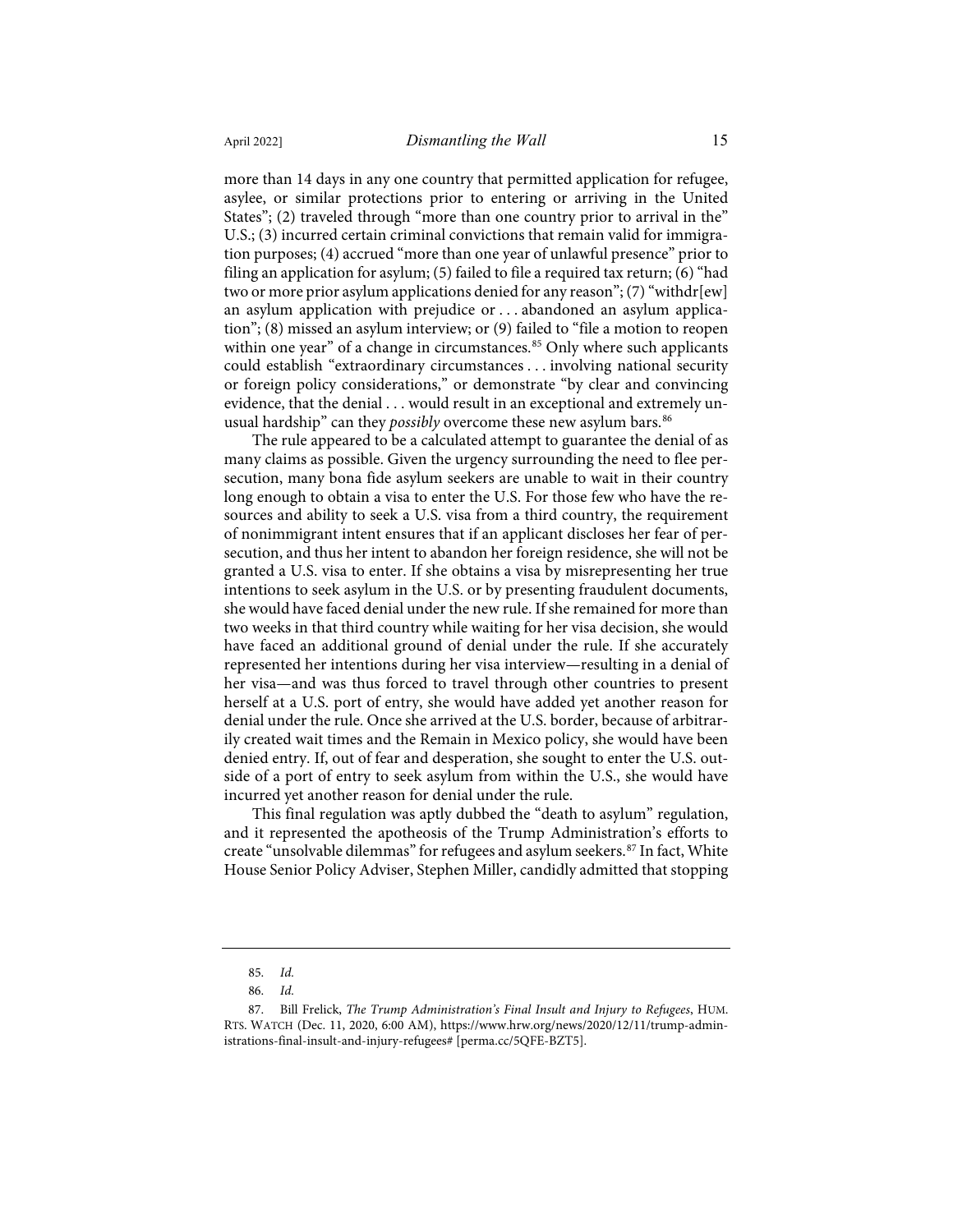asylum seekers was "all [he] care[d] about"[88](#page-16-0) and that he would have been "happy if not a single refugee foot ever again touched America's soil."[89](#page-16-1) While this "death to asylum" regulation never went into effect—having been enjoined by a federal court because Chad Wolf was not lawfully serving as Acting Secretary of DHS at the time the rules were promulgated—the statutory authority employed by the Trump Administration to create this rule (i.e., 8 U.S.C.  $\$$  1158(5)(B)) remains on the books.

Each of the foregoing examples illustrates that the conditions that made possible many of the changes implemented by the Trump Administration long predated President Trump. The posture of extreme deference permeating the U.S. asylum system emanates both from the asylum statute itself and from long-standing principles of administrative law. The significant degree to which courts have deferred to agency constructions of the asylum statute and regulations are well-established features of *Chevron* and *Auer* deference. Under the *Chevron* deference doctrine, a court first determines whether Congress clearly expressed its intent with regard to "the precise question at issue" by employing the "traditional tools of statutory construction."<sup>[90](#page-16-2)</sup> Where a statute is ambiguous, however, the court is required to defer to any reasonable or permissible agency interpretation, even where that interpretation is contrary to a prior construction by that court.<sup>[91](#page-16-3)</sup> This two-step approach also applies to an agency's interpretation of its own regulations (referred to as *Auer* defer-ence).<sup>[92](#page-16-4)</sup> Taken together, these statutory and judicially created doctrines of deference grant the executive branch near hegemony in fashioning U.S. asylum policy.

#### III. WHERE DO WE GO FROM HERE?

As noted above, the Biden Administration has begun the process of rolling back Trump-era executive orders, vacating some past attorney general opinions, issuing new policy guidelines, and embarking on the first steps to

<span id="page-16-0"></span><sup>88.</sup> Molly Olmstead, *Stephen Miller: Stopping Asylum-Seekers Is "All I Care About,"* SLATE (Feb. 21, 2020, 1:21 PM[, https://slate.com/news-and-politics/2020/02/stephen-miller-immigra](https://slate.com/news-and-politics/2020/02/stephen-miller-immigration-this-is-my-life.html)[tion-this-is-my-life.html](https://slate.com/news-and-politics/2020/02/stephen-miller-immigration-this-is-my-life.html) [\[perma.cc/3MTV-L4EH\]](https://perma.cc/3MTV-L4EH).

<span id="page-16-1"></span><sup>89.</sup> *See* Ellen Cranley, *Stephen Miller Said He 'Would be Happy If Not a Single Refugee' Came to the US, According to Ex Trump Aide*, BUS. INSIDER (Jan. 28, 2019, 10:42 AM), [https://www.businessinsider.com/stephen-miller-said-he-would-be-happy-if-not-a-single-ref](https://www.businessinsider.com/stephen-miller-said-he-would-be-happy-if-not-a-single-refugee-came-to-us-2019-1)[ugee-came-to-us-2019-1](https://www.businessinsider.com/stephen-miller-said-he-would-be-happy-if-not-a-single-refugee-came-to-us-2019-1) [\[perma.cc/ZQ4C-948V\]](https://perma.cc/ZQ4C-948V); *see also* Michael D. Shear & Maggie Habberman, *Trump's Temporary Halt to Immigration Is Part of Broader Plan, Stephen Miller Says*, N.Y. TIMES (Aug. 26, 2020), [https://www.nytimes.com/2020/04/24/us/politics/coronavirus-trump](https://www.nytimes.com/2020/04/24/us/politics/coronavirus-trump-immigration-stephen-miller.html)[immigration-stephen-miller.html](https://www.nytimes.com/2020/04/24/us/politics/coronavirus-trump-immigration-stephen-miller.html) [\[perma.cc/Z34A-7QT6\]](https://perma.cc/Z34A-7QT6).

<sup>90.</sup> Chevron U.S.A. Inc. v. Nat. Res. Def. Council, Inc., 467 U.S. 837, 842, 843 n.9 (1984).

<span id="page-16-3"></span><span id="page-16-2"></span><sup>91.</sup> *Id.*; United States v. Mead Corp., 533 U.S. 218, 229, 237 (2001); Nat'l Cable & Telecomms. Ass'n v. Brand X Internet Servs., 545 U.S. 967, 984 (2005).

<span id="page-16-4"></span><sup>92.</sup> Auer v. Robbins, 519 U.S. 452, 461 (1997); Kisor v. Wilkie, 139 S. Ct. 2400, 2412 (2019).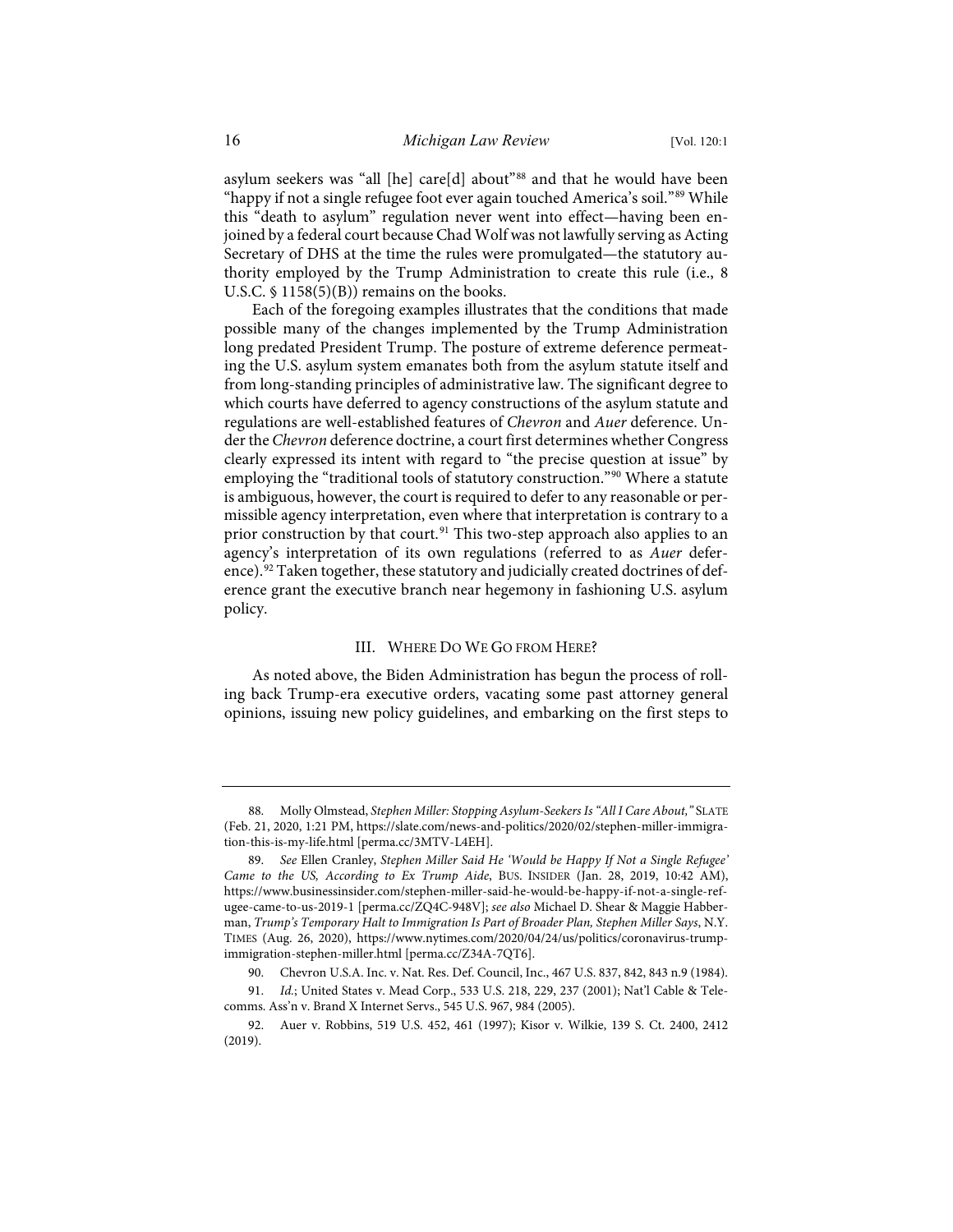promulgate new regulations, ostensibly to realign the U.S. with its interna-tional treaty obligations.<sup>[93](#page-17-1)</sup> As laudable as the administration's promises are, we are still waiting to see how they will be implemented. As measured by the administration's foot-dragging on new substantive asylum regulations, use of Title 42 expulsions, and its mishandling of claims presented by Haitians at the southern border, there are serious reasons to be concerned. However, even if positive changes are on the horizon, none will be insulated from further revision or deconstruction by some future administration that wishes to revert to the cruel policies of the past. So where do we go from here?

We contend that Congress, the administration, and the courts must take action to provide an enduring solution to this crisis, one that ensures that future presidents cannot defy our international obligations under the Refugee Convention and Protocol. We do not purport to offer a comprehensive solution here, but we do endeavor to sketch out a broad array of solutions that would markedly improve the status quo.

<span id="page-17-0"></span>First, we concur with the excellent policy proposals that have been advanced by scholars to improve the functioning and fairness of the asylum system.[94](#page-17-2) Such reforms include repealing the attorney general's authority to create additional discretionary bars; ensuring that asylum, like withholding of removal, is a mandatory form of protection; repealing the provision of law relied upon by President Trump to create the Remain in Mexico policy; granting increased independence to immigration courts by making them Article I courts; and creating mechanisms for indigent asylum seekers to be appointed counsel.[95](#page-17-3) Several of these changes were proposed in the Refugee Protection Act of 2019, sponsored by Senator Patrick Leahy and Representative Zoe Lofgren. [96](#page-17-4) However, the bill has yet to pass.

Adding to that list of substantive and procedural remedies, we advocate for an explicit legislative prohibition on prosecuting asylum seekers who enter the U.S. without authorization, consistent with our international treaty obligations under Article 31 of the Refugee Convention. Article 31 provides that states "shall not impose penalties, on account of [the] illegal entry or presence, on refugees who . . . enter or are present . . . without authorization, *provided they present themselves without delay to the authorities and show good cause for their illegal entry or presence*."[97](#page-17-5) Coupled with this added legislative protection, Congress should include a provision barring the separation of parents

<span id="page-17-1"></span><sup>93.</sup> *See, e.g.*, *Matter of A-B- II*, 28 I. & N. Dec. 199 (A.G. 2021); *Matter of L-E-A- III*, 28 I. & N. Dec. 304 (A.G. 2021); Exec. Order No. 14010, 86 Fed. Reg. 8,267 (Feb. 2, 2021).

<span id="page-17-2"></span><sup>94.</sup> *See e.g.*, SCHOENHOLTZ ET AL., *supra* not[e 2,](#page-1-6) at 124–29; T. ALEXANDER ALEINIKOFF, DONALD KERWIN, CTR. FOR MIGRATION STUD. & ZOLBERG INST. ON MIGRATION & MOBILITY, IMPROVING THE U.S. IMMIGRATION SYSTEM IN THE FIRST YEAR OF THE BIDEN ADMINISTRATION (2020), [https://cmsny.org/wp-content/uploads/2020/11/Improving-the-](https://cmsny.org/wp-content/uploads/2020/11/Improving-the-US-Immigration-System_Proposals_FINAL.pdf)[US-Immigration-System\\_Proposals\\_FINAL.pdf](https://cmsny.org/wp-content/uploads/2020/11/Improving-the-US-Immigration-System_Proposals_FINAL.pdf) [\[perma.cc/BTT5-MU26\]](https://perma.cc/BTT5-MU26).

<sup>95.</sup> *See* sources cited *supra* not[e 94.](#page-17-0)

<sup>96.</sup> S. 2936, 116th Cong. (2019); H.R. 5210, 116th Cong. (2019).

<span id="page-17-5"></span><span id="page-17-4"></span><span id="page-17-3"></span><sup>97.</sup> Convention Relating to the Status of Refugees art. 31(1), July 28, 1951, 189 U.N.T.S. 137 (emphasis added).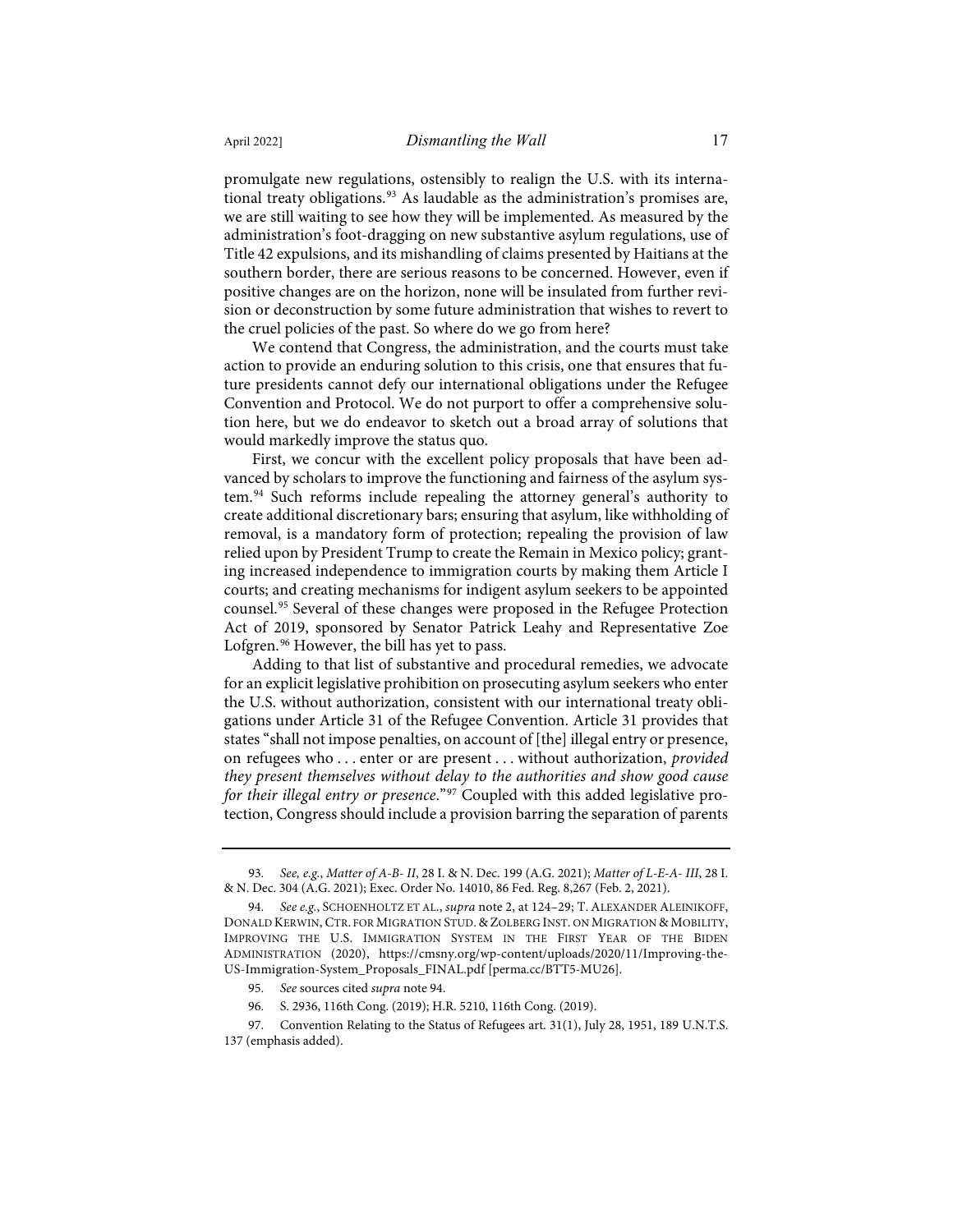and children except where the best interest of the child requires it. Such changes would protect against any future effort to adopt a policy such as "zero-tolerance."

Relatedly, Congress should clarify that public health-related expulsions cannot be myopically pursued at the expense of our international legal obligations to provide asylum to bona fide refugees presenting themselves at U.S. borders. While managing present and future public health crises is important, it is a false bifurcation that the U.S. can only pursue one of these objectives at a time. Alongside testing, social distancing, masking, vaccinations, and con-tact tracing, asylum and refugee processing can coexist.<sup>[98](#page-18-0)</sup> There may be reasonable and necessary processing delays at the border and in refugee camps that occur during a pandemic, but Congress should foreclose the use of any public health crises as a pretext to freeze our humanitarian obligations.

To strengthen the refugee resettlement system in the U.S., Congress should increase funding afforded to domestic refugee resettlement organizations, both to offset the dramatic cuts experienced during the Trump era and to provide more sustainable funding levels to ensure resettlement organizations are able to execute adroitly their mission of welcoming refugees into the U.S. As these organizations are scrambling to meet the needs of Afghan evacuees, more resources are needed, particularly to assist with the process of seeking asylum.[99](#page-18-1)

Likewise, we contend that Congress should adopt the familiar but-for causation test (without the second part of Attorney General Rosen's test) as a safe harbor provision that is sufficient to establish that the persecution occurred "on account of" the applicant's protected characteristic. That is, where an applicant can show that but for the protected characteristic, the persecution would not have occurred (or would have been much less likely to occur), the nexus requirement will have been met. [100](#page-18-2) In the domestic violence context, for example, the "but-for" approach would provide asylum applicants with a clear benchmark for demonstrating nexus, as applicants would be able to show that but for their membership in a particular social group (defined by gender and other characteristics), the abuse would likely not have occurred. The but-for causation model recognizes that there may be many causes for abuse, each of which is necessary for the abuse to occur, but the existence of multiple necessary factors does not negate the fact that any one of those factors is an actual cause of the abuse. [101](#page-18-3) In asylum law, such a model would recognize that while the persecutor's "despicable" or "criminal" nature may have been one reason for the abuse, the applicant's protected status was not only another reason for the abuse, but was a necessary reason. This approach, which shifts the focus

<sup>98.</sup> *Letter to CDC Director*, *supra* not[e 35.](#page-7-6)

<span id="page-18-3"></span><span id="page-18-2"></span><span id="page-18-1"></span><span id="page-18-0"></span><sup>99.</sup> Marco Poggio, *83,000 Afghans Made It to the US. Now They Need Lawyers*, LAW360 (Feb. 6, 2022, 8:02 PM)[, https://www.law360.com/articles/1462197/83-000-afghans-made-it-to](https://www.law360.com/articles/1462197/83-000-afghans-made-it-to-the-us-now-they-need-lawyers)[the-us-now-they-need-lawyers](https://www.law360.com/articles/1462197/83-000-afghans-made-it-to-the-us-now-they-need-lawyers) [\[perma.cc/3MCV-GZ99\]](https://perma.cc/3MCV-GZ99).

<sup>100.</sup> Gupta, *New Nexus*, *supra* note [76,](#page-13-9) at 383.

<sup>101.</sup> *Id.*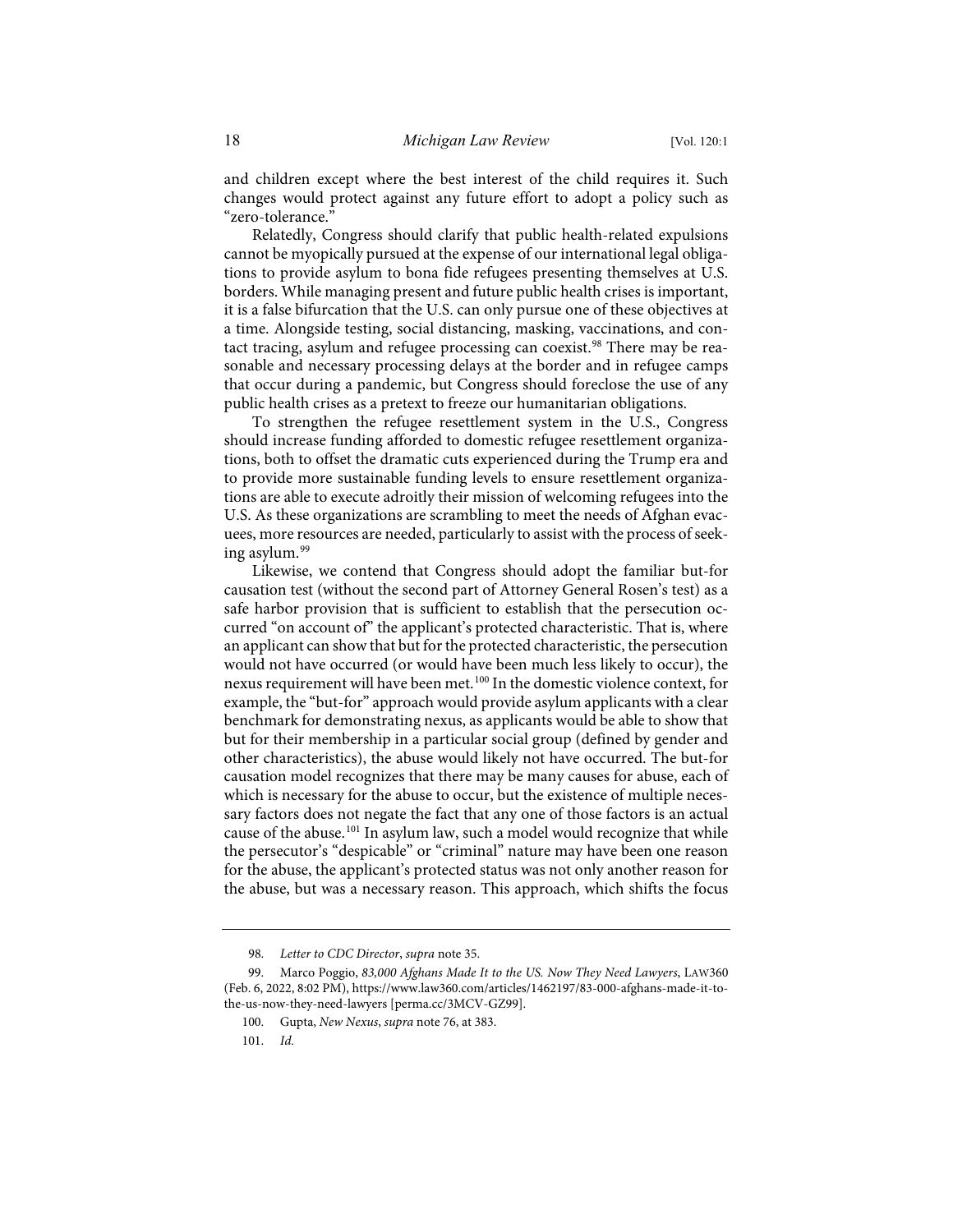from the intent of the persecutor to the status of the applicant, would also more closely conform to the BIA's recognition that individuals should be protected from persecution that occurs on account of characteristics they are unable to change or should not be required to change. [102](#page-19-0) Further, such a modification would put an end to the BIA's flawed means-to-an-end reason-ing and realign U.S. law more closely with international standards.<sup>[103](#page-19-1)</sup>

In regard to substantive asylum eligibility, the nonstate actor test should be clarified through notice-and-comment rulemaking, such that requisite state protection is measured by whether the applicant has suffered *past persecution* from a nonstate actor (and thus the state failed to protect) or whether the applicant possesses a *well-founded fear* of future harm that the state is either *unable or unwilling* to prevent. Once an applicant establishes past persecution at the hands of a nonstate actor, the state's unwillingness or inability to protect should be presumed, and the burden should shift to the Department of Homeland Security to show that the state is, in fact, willing and able to stop the persecution. The reformed state protection test should also clarify that there is no penalty for refugees who reasonably elect not to seek state protec-tion.<sup>[104](#page-19-2)</sup>

With respect to particular social group analysis, the new "particularity" and "social distinction" requirements should be eliminated by regulation.<sup>[105](#page-19-3)</sup> These additional social group requirements, in the hands of xenophobic adjudicators, are too easily utilized to deny asylum to those with legitimate fear of harm due to characteristics they are powerless to change.<sup>[106](#page-19-4)</sup> Accordingly, the "immutability" test should be restored as the correct and sufficient test for the cognizability of particular social groups. Under the immutability test, groups based on gender, for example, would be explicitly recognized as cognizable social groups.

<sup>102.</sup> *Id.* at 390 n.45.

<span id="page-19-1"></span><span id="page-19-0"></span><sup>103.</sup> *See* Gupta, *New Nexus*, *supra* note [76;](#page-13-9) *see also* Gupta, *Nexus Redux*, *supra* note [76](#page-13-9) (providing an alternative basis for proving nexus in the small number of cases where it may not be possible to show but-for causation). This alternative burden-shifting framework begins with a prima facie showing that the protected ground played a role in bringing about the persecution, similar to the "contributing cause" standard proposed by other scholars. *See, e.g.*, Michelle Foster, *Causation in Context: Interpreting the Nexus Clause in the Refugee Convention*, 23 MICH. J. INT'L L. 265 (2002); James C. Hathaway & Michelle Foster, *The Causal Connection ("Nexus") to a Convention Ground*, 15 INT'L J. REFUGEE L. 461 (2003).

<span id="page-19-2"></span><sup>104.</sup> *See Law Scholars Urge DOJ and DHS to Adopt Protective Regulations Related to Nonstate Actor Persecution*, AM. IMMIGR. LAWS. ASS'N (May 27, 2021), [https://www.aila.org/in](https://www.aila.org/infonet/law-scholars-urge-doj-and-dhs-to-adopt-protective)[fonet/law-scholars-urge-doj-and-dhs-to-adopt-protective](https://www.aila.org/infonet/law-scholars-urge-doj-and-dhs-to-adopt-protective) [\[perma.cc/S8MX-EGSX\]](https://perma.cc/S8MX-EGSX); Andrew Paul Janco, *'Unwilling': The One-Word Revolution in Refugee Status*, 23 CONTEMP. EUR. HIST. 429 (2014).

<span id="page-19-4"></span><span id="page-19-3"></span><sup>105.</sup> *See* Stephen Legomsky & Karen Musalo, *Asylum and the Three Little Words That Can Spell Life or Death* (May 28, 2021), [https://www.justsecurity.org/76671/asylum-and-the-three](https://www.justsecurity.org/76671/asylum-and-the-three-little-words-that-can-spell-life-or-death./)[little-words-that-can-spell-life-or-death.](https://www.justsecurity.org/76671/asylum-and-the-three-little-words-that-can-spell-life-or-death./) [\[perma.cc/W6D7-K8NK\]](https://perma.cc/W6D7-K8NK).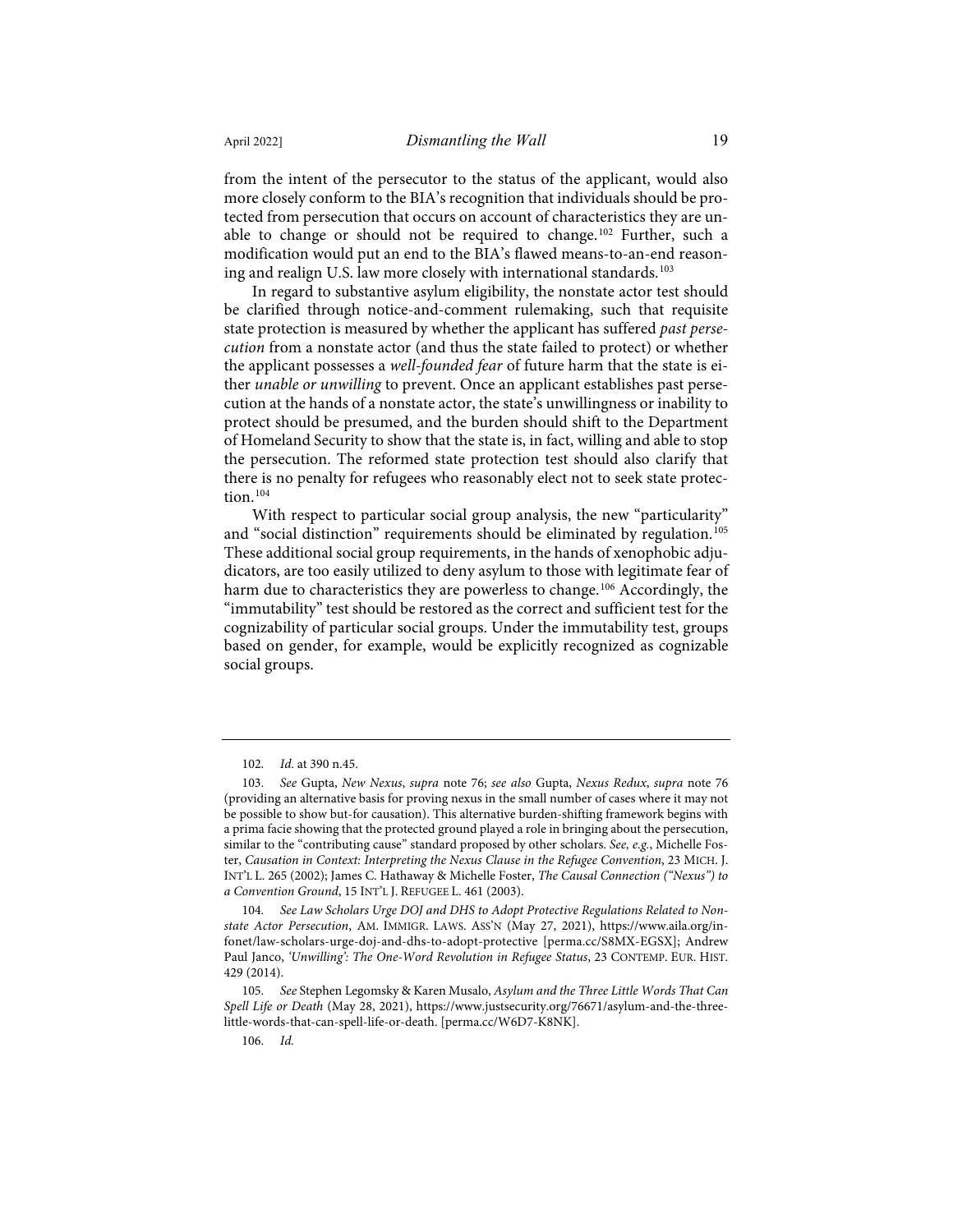Finally, informed by the lessons learned from the Trump era—and the antecedents that made that era possible—one core feature of any lasting solution to shore up asylum protections must include curbing the current degree of explicit and implicit deference afforded to the executive branch to narrow access to asylum and refugee protection. Whatever merits may exist for the *Chevron* and *Auer* deference doctrines in general, recent experience has demonstrated that rather than unique agency expertise in administering this area of law, animus can become the driving force in adopting one interpretation over another. For this reason, scholars have called for an explicit end to the practice of courts granting *Chevron* and *Auer* deference to the immigration agency's decisions interpreting statutes and regulations, particularly as it relates to asylum and withholding.[107](#page-20-1) These forms of protection are anchored in our international treaty obligations, which constitute the supreme law of the land, and represent an area of law where courts are best able to handle questions of statutory interpretation.<sup>[108](#page-20-2)</sup>

<span id="page-20-0"></span>The flexibility Congress granted to the executive branch was never intended to be used to circumscribe access so significantly to asylum as to constitute its functional demise. Congress intended for U.S. law to embody the full protections encompassed within our international treaty obligations as provided for in the Refugee Convention and Protocol. Shortly after the passage of the Refugee Act, the Supreme Court examined its legislative history and explained that Congress "believed that apparent differences between the Protocol and existing statutory law could be reconciled by the Attorney General . . . and did not require any modification of statutory language."[109](#page-20-3) The Court noted that "to the extent that domestic law was more generous than the Protocol, the Attorney General would not alter existing practice."[110](#page-20-4) Of critical importance here, the Court explained that "to the extent that the Protocol was more generous than the bare text of [the statute,] . . . the Attorney General would honor the requirements of the Protocol and hence there was no need for modifying the language of [the statute] itself."[111](#page-20-5) In other words, the liberty Congress granted to the executive to administer the asylum system was intended to be used to remain faithful to our core obligations under international law and to maximize protection, not diminish them.

Should courts continue to afford some deference to the immigration agency's asylum and refugee decisions, courts must recognize that deference is not absolute. Noting the "[r]epeated egregious failures of the Immigration Court and the Board to exercise care commensurate with the stakes in an asylum case," even before the Trump Administration, some judges have observed

<span id="page-20-5"></span>111. *Id.*

<span id="page-20-4"></span><span id="page-20-3"></span><span id="page-20-2"></span><span id="page-20-1"></span><sup>107.</sup> Shoba Sivaprasad Wadhia & Christopher J. Walker, *The Case Against* Chevron *Deference in Immigration Adjudication*, 70 DUKE L.J. 1197 (2021); Maureen A. Sweeney, *Enforcing/Protection: The Danger of* Chevron *in Refugee Act Cases*, 71 ADMIN. L. REV. 127 (2019).

<sup>108.</sup> Sweeney, *supra* not[e 107.](#page-20-0)

<sup>109.</sup> Immigr. & Naturalization Servs. v. Stevic, 467 U.S. 407, 417–18 (1984).

<sup>110.</sup> *Id.* at 429 n.22.